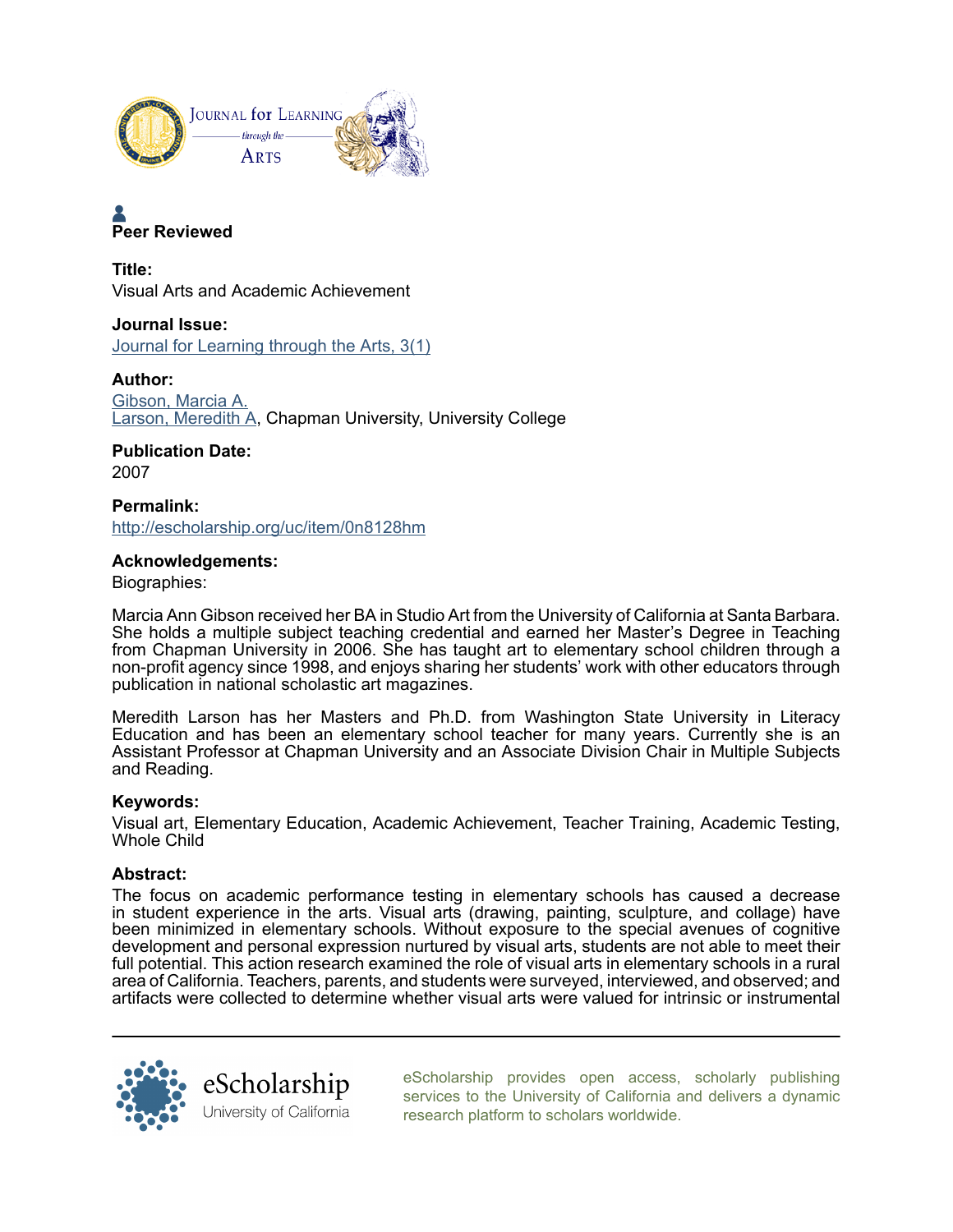contributions. Findings suggest visual arts are highly valued by the elementary school community and are well integrated by some teachers. Importantly, if classroom teachers are expected to integrate art effectively, meet the California Visual Art Standards, and help children grow in this domain then there must be either explicit training in the visual arts for elementary classroom teachers or a requirement for providing art specialists.

### **Copyright Information:**

All rights reserved unless otherwise indicated. Contact the author or original publisher for any necessary permissions. eScholarship is not the copyright owner for deposited works. Learn more at [http://www.escholarship.org/help\\_copyright.html#reuse](http://www.escholarship.org/help_copyright.html#reuse)



[eScholarship provides open access, scholarly publishing](http://escholarship.org) [services to the University of California and delivers a dynamic](http://escholarship.org) [research platform to scholars worldwide.](http://escholarship.org)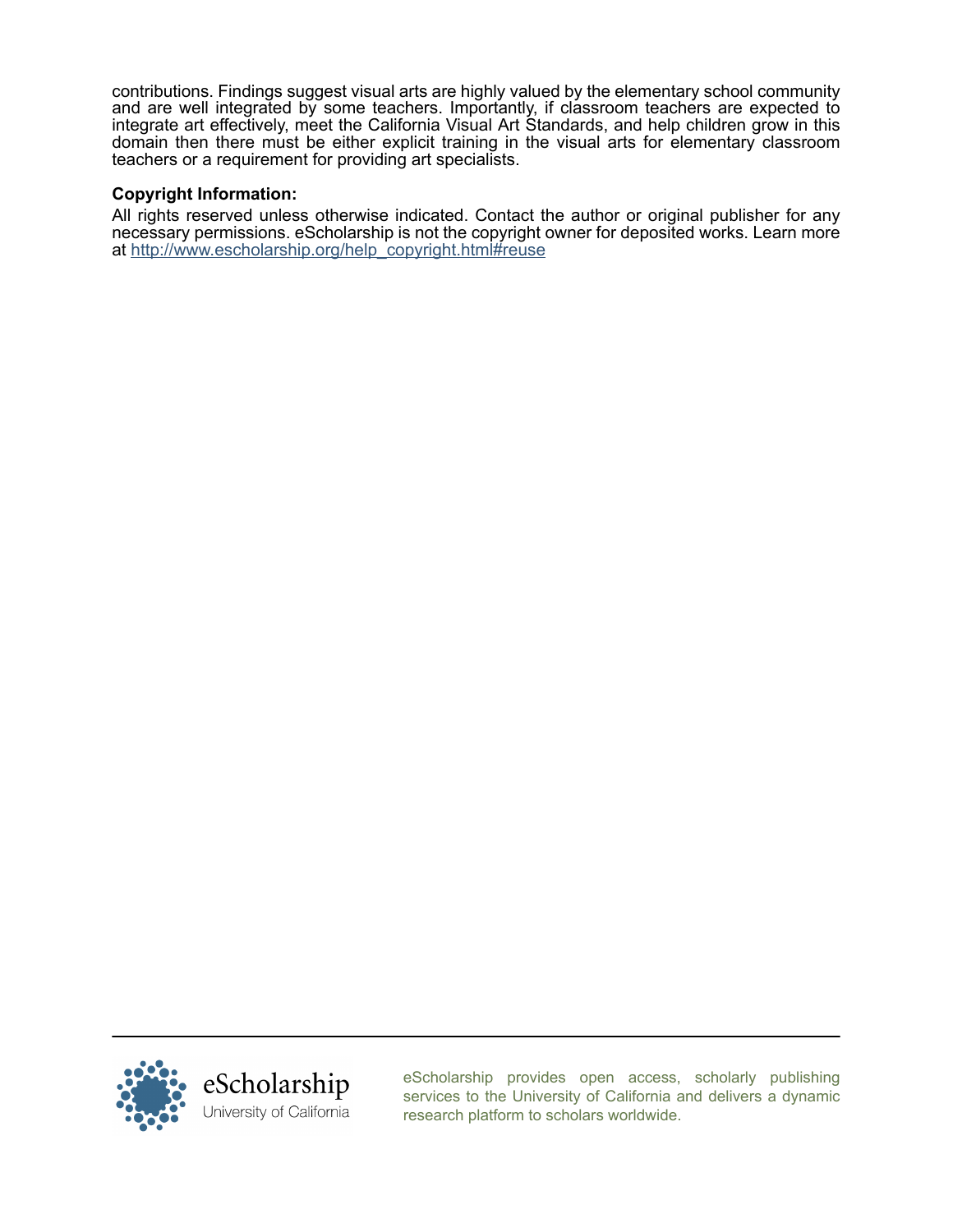## THE PROBLEM

## *…Schools have consequences not only by virtue of what they do teach, but also by virtue of what they neglect to teach.*   $\sim$  Elliot W. Eisner

## **Introduction**

American educators are faced with a multitude of decisions regarding school curriculum. What to include and what to delete from the curriculum are based on many factors, including societal values, budget constraints, and time limitations. Recently, the *No Child Left Behind Act of 2001* (NCLB) has generated a movement to concentrate on only a few core subjects those requiring "high-stakes" testing: reading, math, and science. Current American values, budget and time restrictions, as well as the pressure for students to perform well in the tested subjects, have led to a reduction of experiences in visual art for many students.

## Statement of the Problem

Unfortunately, many classroom teachers have perceived the arts as academically unchallenging and a pursuit suitable for entertainment only. This belief permeates Western society's psyche (Efland, 2002). Current perspectives of cognition argue that *all* subjects have both cognitive and affective components. Despite these modern notions of cognition,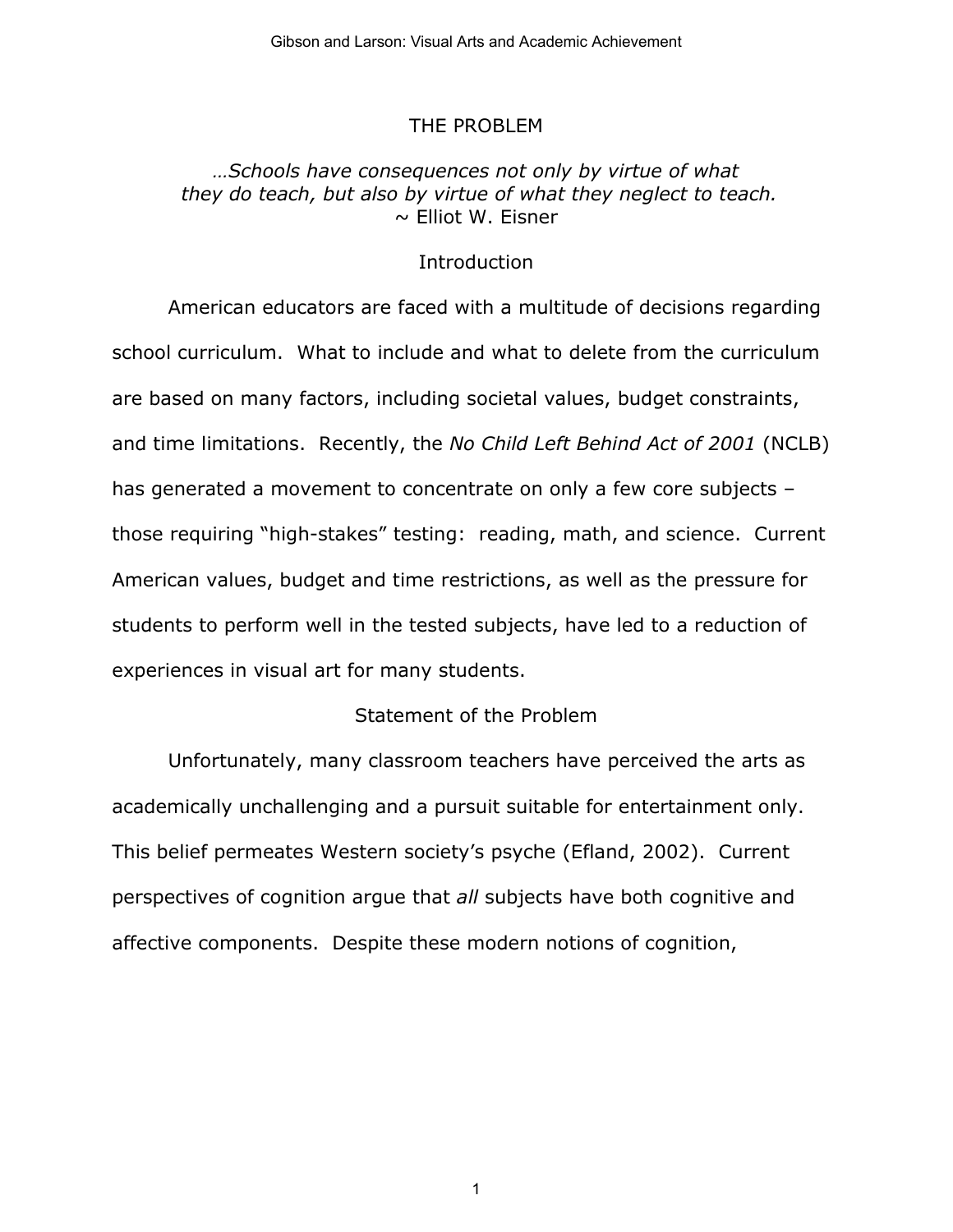…art is often considered (by administrators, parents, politicians, even by teachers of other subjects) a soft subject where little thinking is required. Many continue to believe that art is dominantly a matter of feeling, intuition, talent, or creativity, all understood as not including what we normally call thinking; hence, art still has a weak place in the curriculum … (Parsons, 2005, p.370).

Budget and time constraints serve only to exacerbate the attitude that "the arts not only make lighter demands on the intellect but actually may take time and resources away from 'serious' endeavors" (Efland, 2002, p. 2). Educators place even more emphasis on "serious" subjects since the implementation of NCLB. NCLB does include the arts in a list of core academic subjects, but the law does little to encourage education in the arts. In spite of lip service to the arts as a core subject in NCLB, art education in public elementary schools is NOT treated as a core topic (Chapman, 2005). In fact, the arts are all too often found at the edge, rather than at the center, of education (Eisner, 2002a).

Compounding this problem is the lack of art curriculum in the teacher education programs. For example, in California elementary teacher education programs, there are very few courses offered to pre-service teachers for the visual arts. We randomly surveyed the programs of 21 of the state's 61 private and public universities and found most teacher education programs do not provide any visual arts instruction. This absence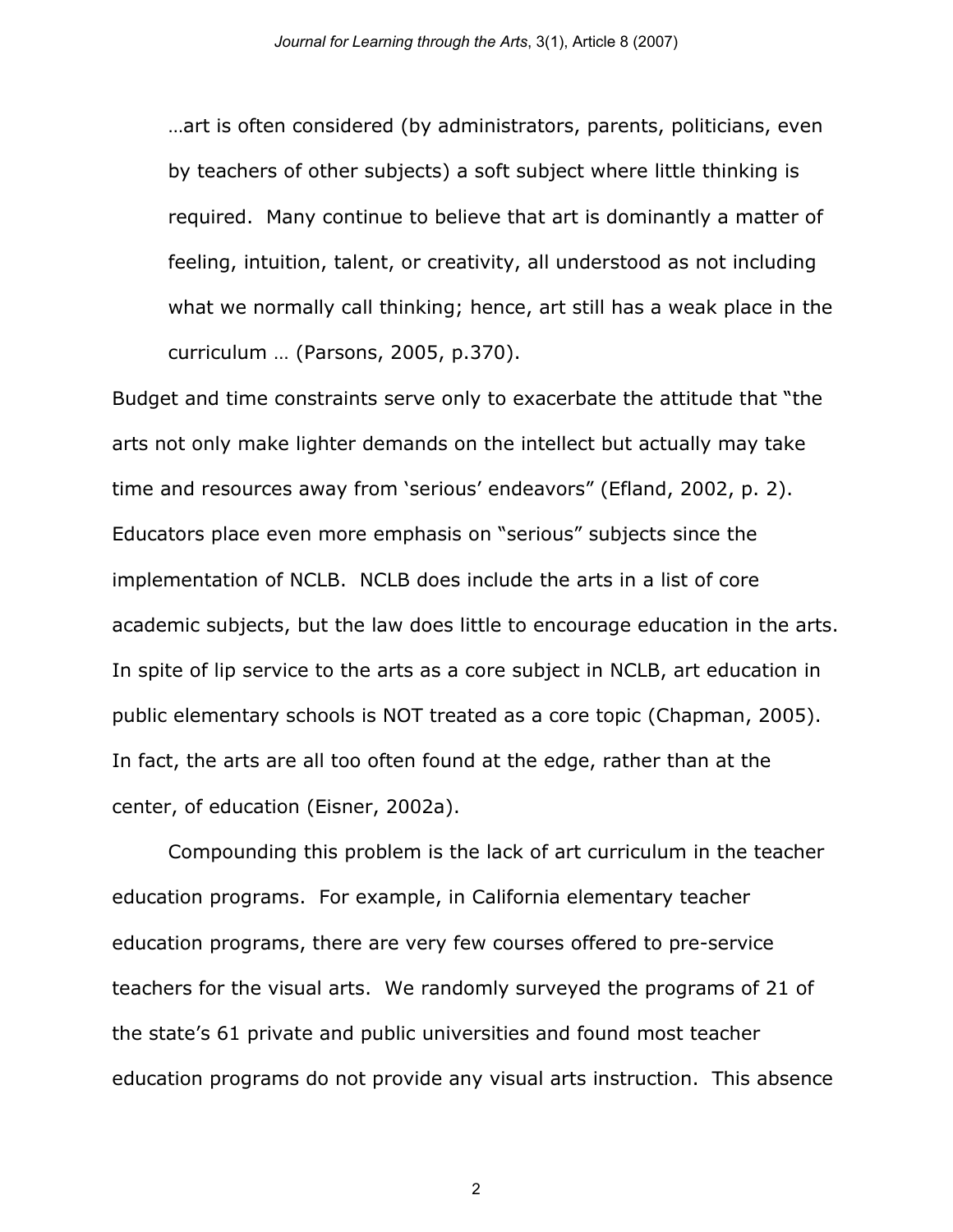might be presupposed on the hope that pre-service teachers would have taken at least one visual art class as an undergraduate. Importantly, in California's 2042 Preliminary Multiple Subjects Credential (beginning Fall 2003), there are specific state standards addressing the visual and performing arts. Unfortunately, most teacher education programs have embedded these standards as one unit of a content course or worse; they allow any undergrad humanities course to meet this requisite standard. Yet, most elementary teachers are still expected to know basic visual art techniques. We question how these elementary teachers could possibly know or have learned without any preparation in the teacher education programs.

As a result of the above, visual art has been marginalized or cut from the curriculum in many elementary schools across California. Without the visual arts, students are not able to meet their full potential, because they are not exposed to special avenues of cognitive development and personal expression nurtured by the arts.

Visual art scholars usually fall into two distinct camps, those who believe the arts are important for their intrinsic value and those who view their principle value as instrumental to learning academic subjects. The essential points of the debate over this type of research will be discussed. In addition, a balance between these two points of view is discussed as an alternative to the debate between intrinsic and instrumental values of the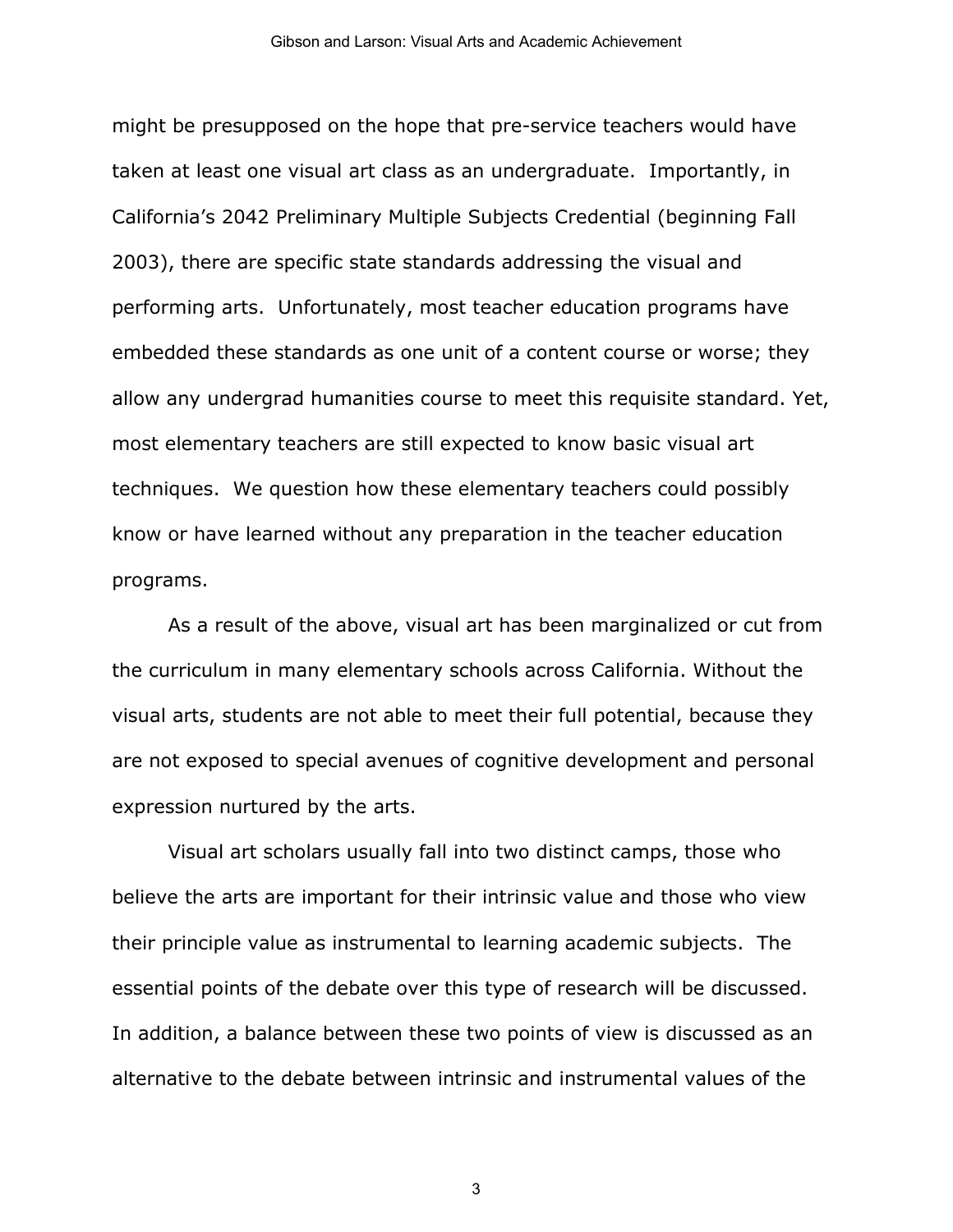arts. It should be noted that "the arts", as described by many, is a term referring to all the arts: visual arts, dance, theater, and music. In this study, "visual arts" refer to drawing, painting, sculpture, and collage.

## Intrinsic Value of the Arts

Elliot W. Eisner's main argument is that the arts should be taught for their own intrinsic value (1998). He believes the importance of arts-based and arts-related outcomes of arts education should not be overshadowed by instrumental purposes for the arts. He warns "to use the arts *primarily* to teach what is not truly distinctive about the arts is to undermine, in the long run, the justifying conditions for the arts in our schools" (1998, p. 12). Thus, Eisner (2001) cautions that making false claims about *transfer* from the arts to other subjects could backfire by society dismissing the benefits of the arts altogether.

Proponents of this view stand firmly in their belief that the arts are separate, distinct, and valuable disciplines (Hope, 2005). They honor the idea that the arts are not merely about mastery of technical aptitude, but a gateway towards non-linguistic meaning, somatic knowledge, and qualitative reasoning (Siegesmund, 2004). They encourage educators to consider these distinctive forms of thinking to artistically design curricula, practice teaching, and use in virtually all aspects of life (Eisner, 2002b). "The arts are a fundamentally important part of culture, and an education without them is an impoverished education leading to an impoverished society. Studying the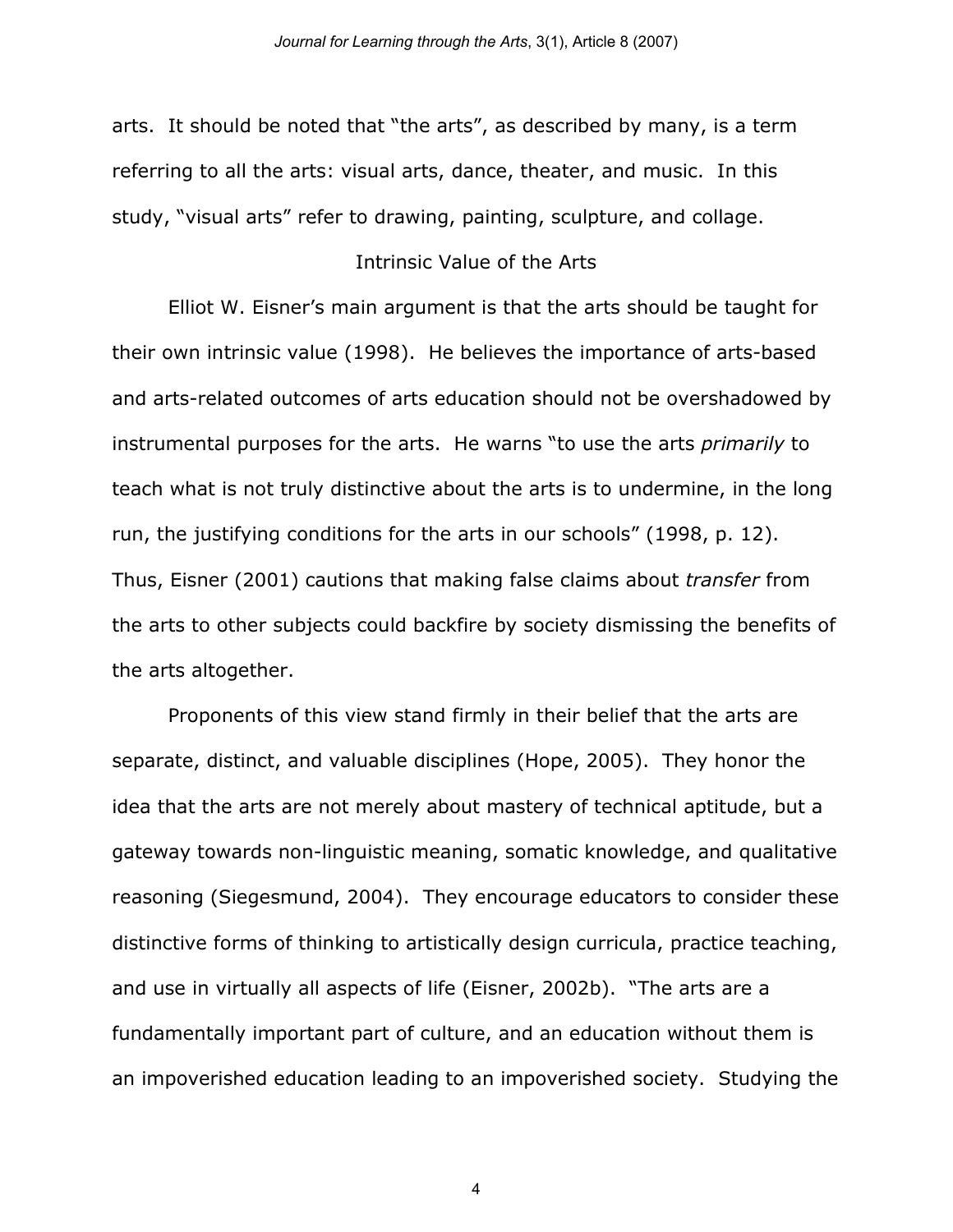arts should not have to be justified in terms of anything else" (Hetland & Winner, 2001, p. 5).

## Instrumental Value of the Arts

Some researchers argue that there is, indeed, solid research suggesting that links exist between the arts and academic achievement. They contend that there is a "strong theoretical justification" for the partnership of the arts and academics when one considers the role of representation in cognition and expression (Catterall, 1998, p.9). However, they also find value in instrumental ends for the arts. Some researchers assert that the over reliance on the "art for art's sake" line of reasoning has demoted the arts to the "curricular caboose" (Barone, 2002, p. 273). They claim that emphasizing instrumental value may help persuade a frugal and skeptical American public that the arts have worth. Furthermore, these scholars conclude there is "too much active interest in possible connections between education involving the arts and developments bearing on success in school to hold back the emerging tide of new studies" (Catterall, 1998, p. 11).

The personal experiences of many classroom teachers also point to the benefits that exposure to visual arts provides. Elementary school students made improvements in reading when it was integrated with visual arts, specifically the elements of art and design: line, shape, color, unity, space, emphasis (Richards, 2003). Reading comprehension is also bolstered when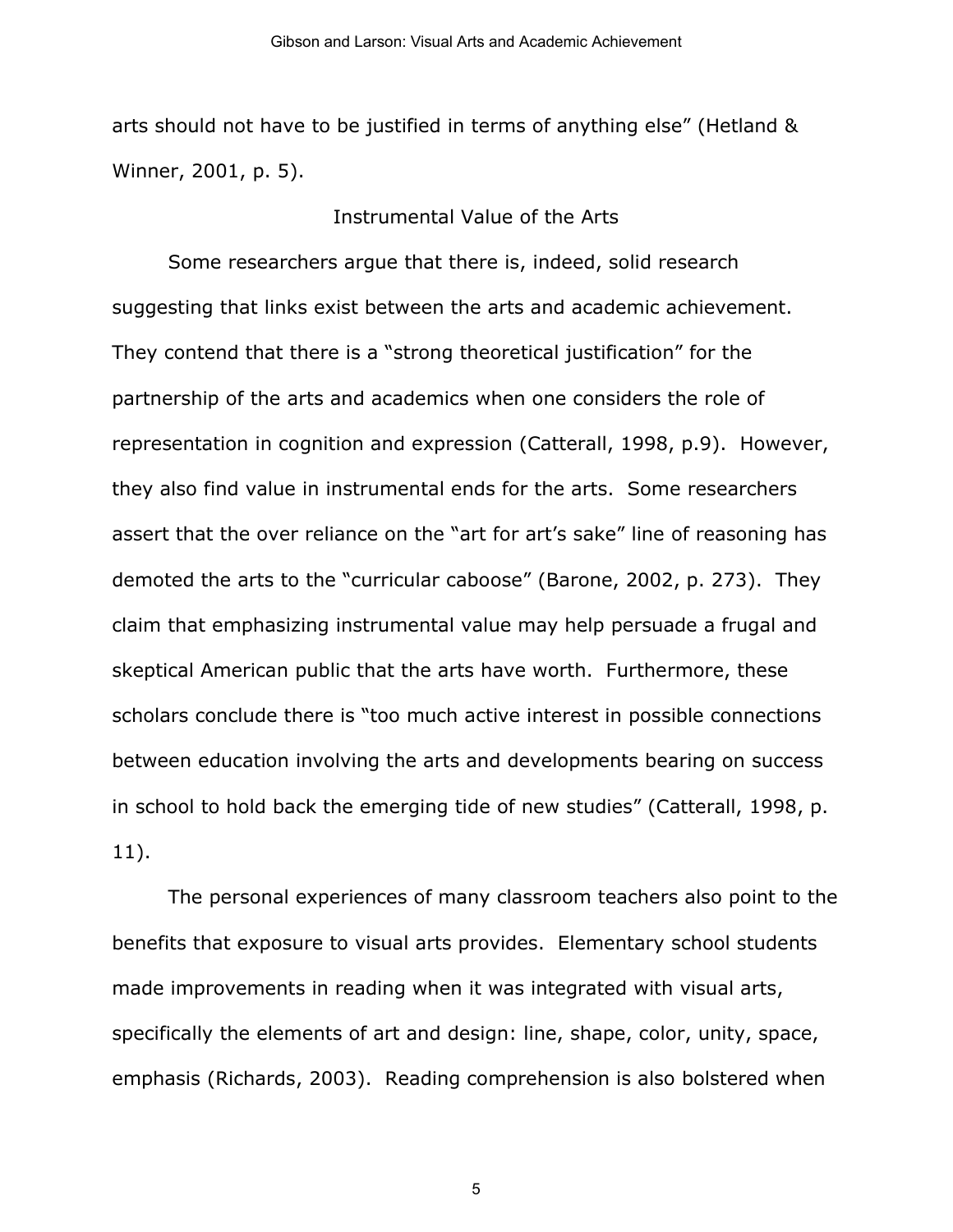students draw pictures that support understanding sequencing, character study, mood, setting, and summarizing (Wurst, Jones, & Moore, 2005). Visual arts, such as drawing and soft sculpture, also enhance writing skills by encouraging creative thinking (Richardson, Sacks, & Ayers, 2003). Mathematics can be more engaging to students when drawing is included in problem-solving techniques (Kelly, 1999; Forsten, 2004). In addition, botanical science can be more engaging when a connection with 3-D art is established (Stellflue, Allen, & Gerber, 2005).

## Balanced Approach to the Arts

A balanced approach to the debate over the value of arts education is offered as an alternative to the divisive rhetoric. This perspective argues for the arts as a vital, integrated part of instruction for all students, not a panacea to raise test scores inexplicably, but rather as a domain of information at the table in equal standing with a wide range of other content areas that can authentically challenge students to fulfill their capacities (Aprill, 2001).

Instead of dichotomizing the value of the arts as intrinsic or instrumental, perhaps it is better to conceive of the arts as an essential component in an interdisciplinary curriculum in which every subject contributes to the cognitive restructuring process that generates future learning (Costantino, 2002, p. 11).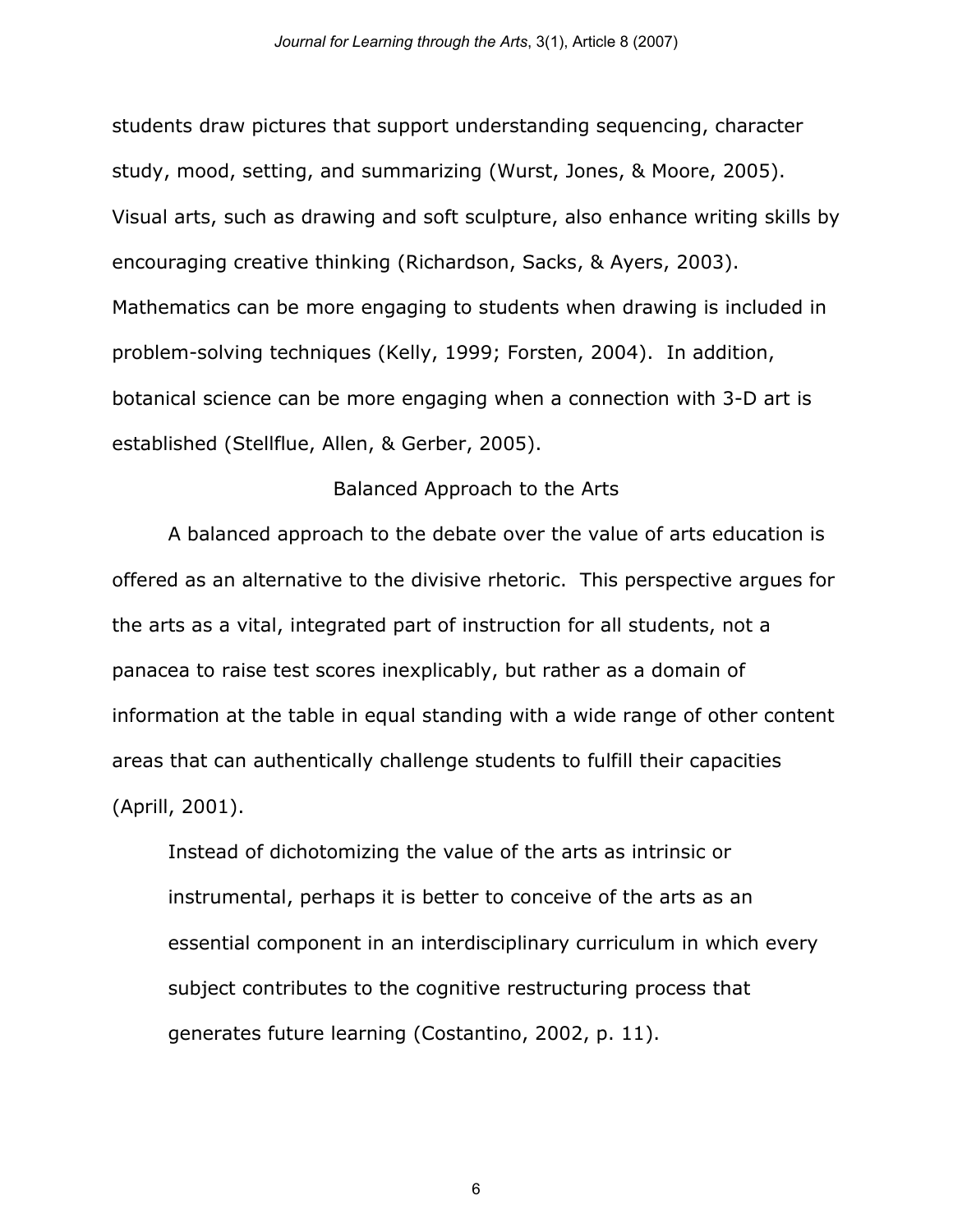This approach is the basis for the arguments put forth by Arthur D. Efland. Through detailed examination of research, Efland expounds on cognitive benefits of the visual arts and its importance for academic achievement. He agrees with Howard Gardner and Elliot Eisner that "different domains of knowledge utilize differing cognitive abilities for their mastery, and that such capacities are not likely to evolve if absent from the life experiences of individuals" (Efland, 2002, p. 157). However, Efland proposes that, because of the integrative value of visual arts, they should lie at the heart of the curriculum – as an overlapping, not separate domain. The arts can play a pivotal role in creating links with other spheres of knowledge (Efland, 2002).

The visual arts have many uses, and thus are used in many ways. In addition to their roots in artistic action, they have connections with history, the therapeutic, social, and political action, marketing, and personal response and fulfillment on all sorts of levels (Hope, 2005, p. 8).

Advocates of the balanced approach contend that it ensures the students will continue to be exposed to the significant ways of knowing and habits of the mind promoted by the visual arts. These include experiences with process, media, metaphor, and aesthetics as paths of learning (Gilmore, 1999). If student cognitive development is foremost in the minds of educators, then learning experience should not be limited solely to those avenues offered by math, science, and reading.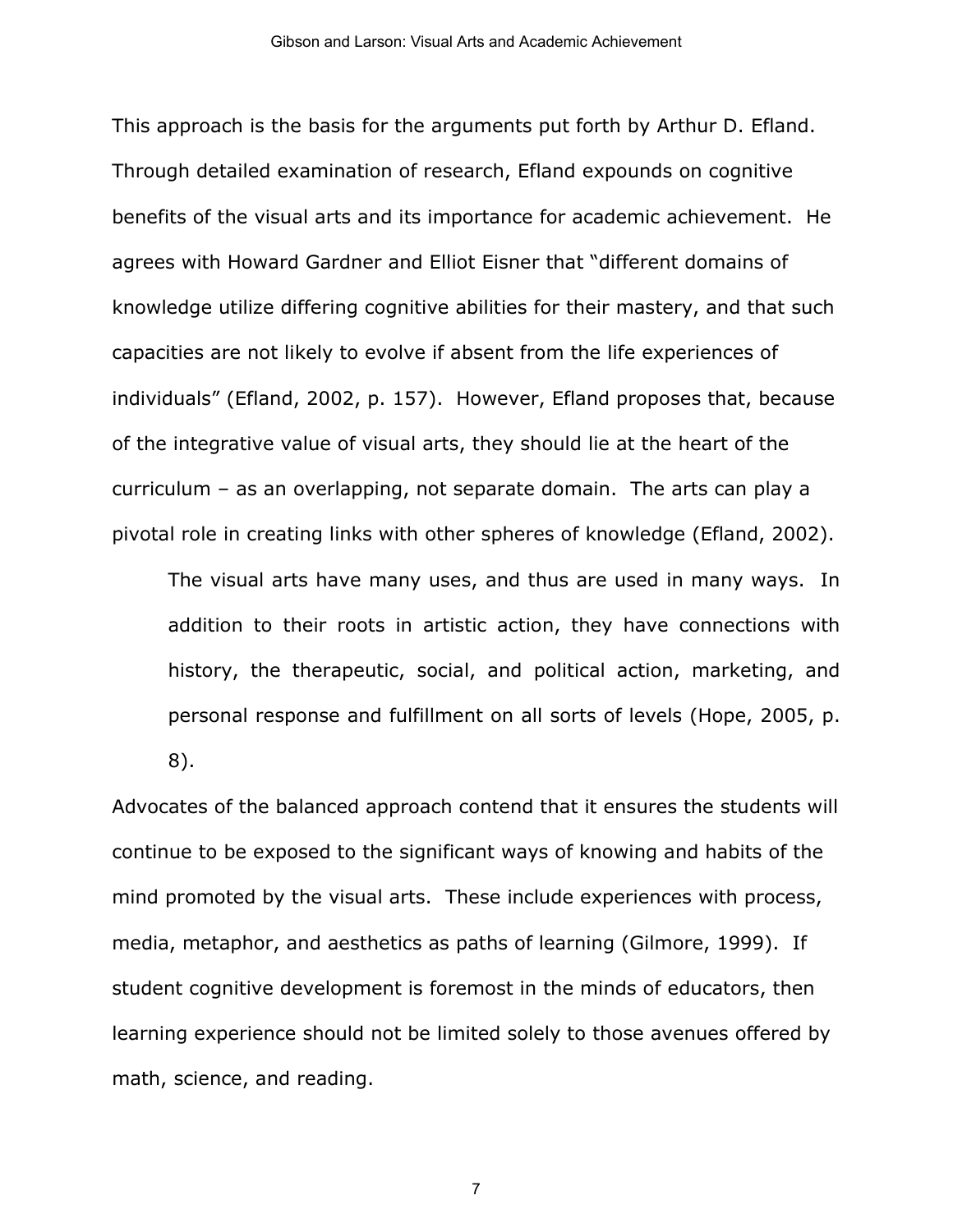#### THE STUDY

The study was designed to document the knowledge, attitudes, and practice of teachers, students, parents, and community members regarding the value of visual art in elementary education. (Is visual art important?) It was carried out in a rural/agricultural community at the fringe of a mid-sized city in California. Data collection took place over a five-month period; from November 2005 through March 2006. Four elementary school districts were included in this study. The socioeconomic background of the participants ranged from lower to upper-class. The ethnic compositions of the schools were primarily Anglo-European and Hispanic (see Table 1). These elementary schools were purposefully chosen for the study, because they reside in a recognized artistic community, yet none of them employ a fulltime visual arts teacher. Qualitative and quantitative research methodologies were employed for data collection and analysis. Primary data sources for this study included surveys (Appendices A and B), written questionnaires (Appendices C and D) and audio taped face-to-face interviews using the written questionnaire as a guide. Classroom observations and informal conversations were documented and compiled in researcher field notes. Artifacts in the form of student artwork photos, newspaper articles, and student art workshop fliers were also collected (Hubbard & Power, 2003).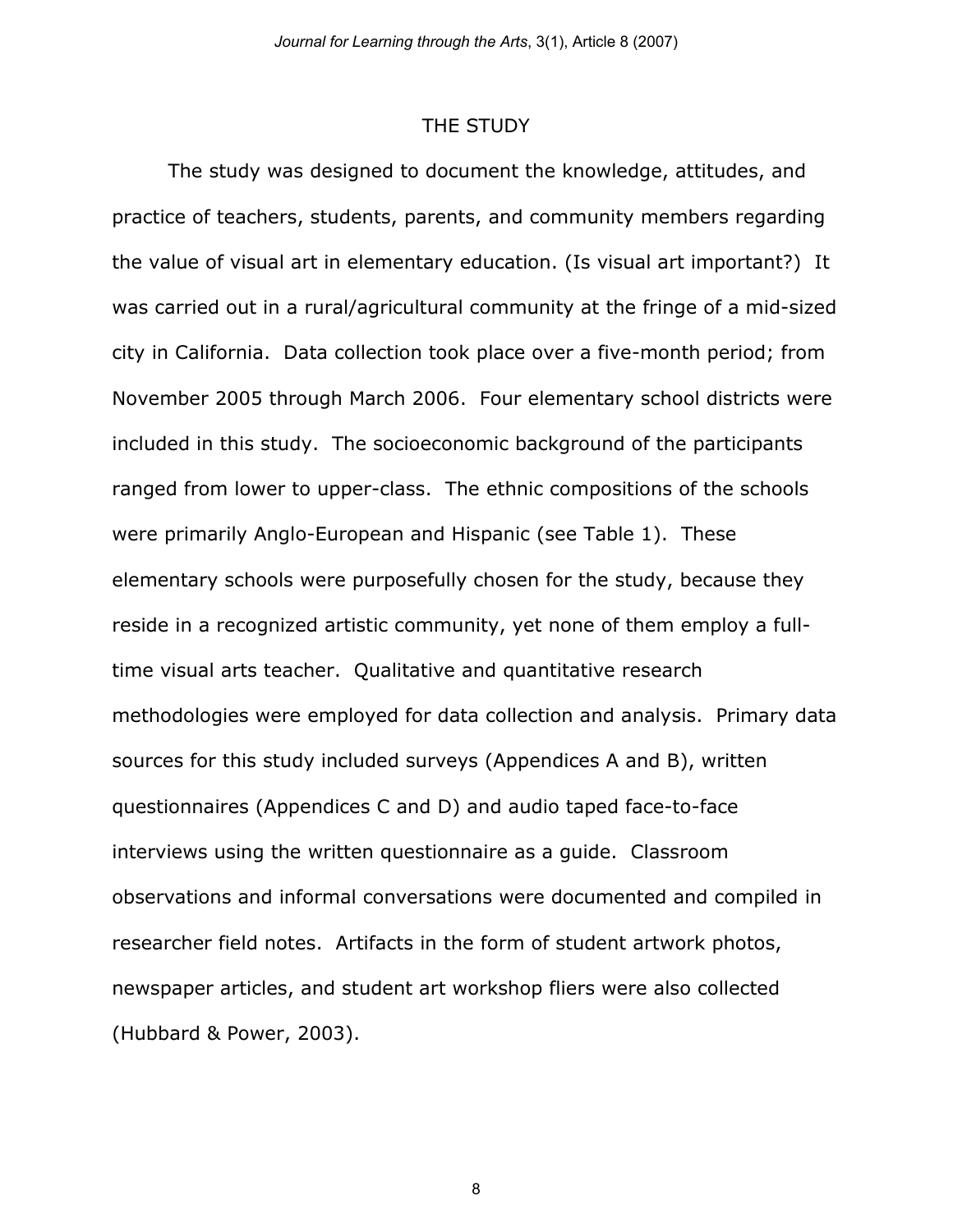## Table 1

| Data Description                                                                            | Elementary School Districts in Study |         |         |          |  |
|---------------------------------------------------------------------------------------------|--------------------------------------|---------|---------|----------|--|
|                                                                                             | 1                                    | 2       | 3       | 4        |  |
| <b>Total Enrollment</b>                                                                     | 131                                  | 282     | 648     | 472      |  |
| <b>Minority Students</b>                                                                    | 5.3%                                 | 14.9%   | 39.4%   | $40.0\%$ |  |
| English Learners                                                                            | $0.8\%$                              | 5.3%    | 33.2%   | 12.7%    |  |
| Pupil-Teacher Ratio                                                                         | 21.8                                 | 25.6    | 21.2    | 18.7     |  |
| Free/Reduced Price Meal                                                                     |                                      | 7.1%    | 29.3%   | 24.8%    |  |
| 2004 Statewide API Rank                                                                     | 10                                   | 9       | 8       | 6/8      |  |
| District \$/Student (ADA)                                                                   | \$7,203                              | \$6,622 | \$5,492 | \$7,108  |  |
| Note. Data source: California Department of Education website, Ed Data link, School Profile |                                      |         |         |          |  |

#### *2004-05 California Department of Education Statistics*

*Note.* Data source: California Department of Education website, Ed Data link, School Profile Report (2005).

Parents, teachers, and adult community members were targeted for the survey. Surveys for the teachers (one for every classroom teacher in Districts 1, 2, 3, & 4) were distributed and collected at school staff meetings with the assistance of each school's principal. Although the use of surveys presented a possible threat to the veracity of the teachers' responses, we trusted the teachers to answer professionally and honestly. Additionally, data were triangulated during informal conversations at other school sites. Parents were approached after school as they were collecting their children.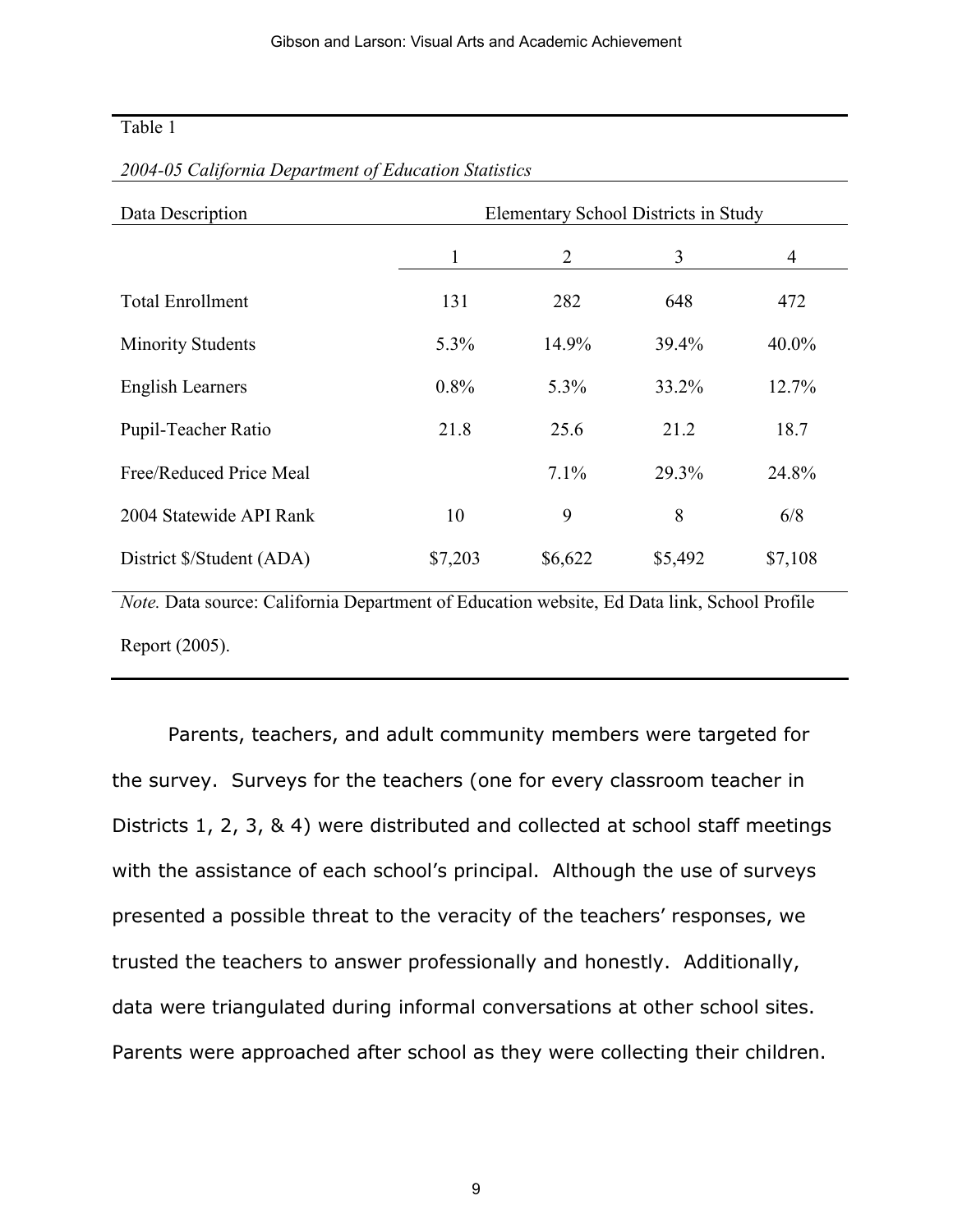Most of the community members were randomly selected at various local public hang-outs (e.g., coffee houses, gym, grocery store, etc.).

After the survey results demonstrated the overwhelming support of the visual arts in this community by both teachers and parents, we wanted to know further why and how these participants valued the visual arts. Consequently, follow-up formal interviews were planned and implemented with key informants derived via networking (McMillan & Schumacher, 2001). Teachers, parents, and students from each district were interviewed. As additional data, a two-page questionnaire was distributed to some teachers and parents, asking them to explain why and how they wanted the visual arts included in the class day. Thus, triangulation was ensured through the use of multiple data sources (teachers, parents, students, and community members), various methods of data collection, and checking with independent observers (McMillan & Schumacher, 2001).

Survey data were evaluated using quantitative methods. All other data were analyzed using qualitative methods (Lincoln & Guba, 1985). The qualitative data were grouped into categories that were derived during the analysis process rather than a priori (Table 2).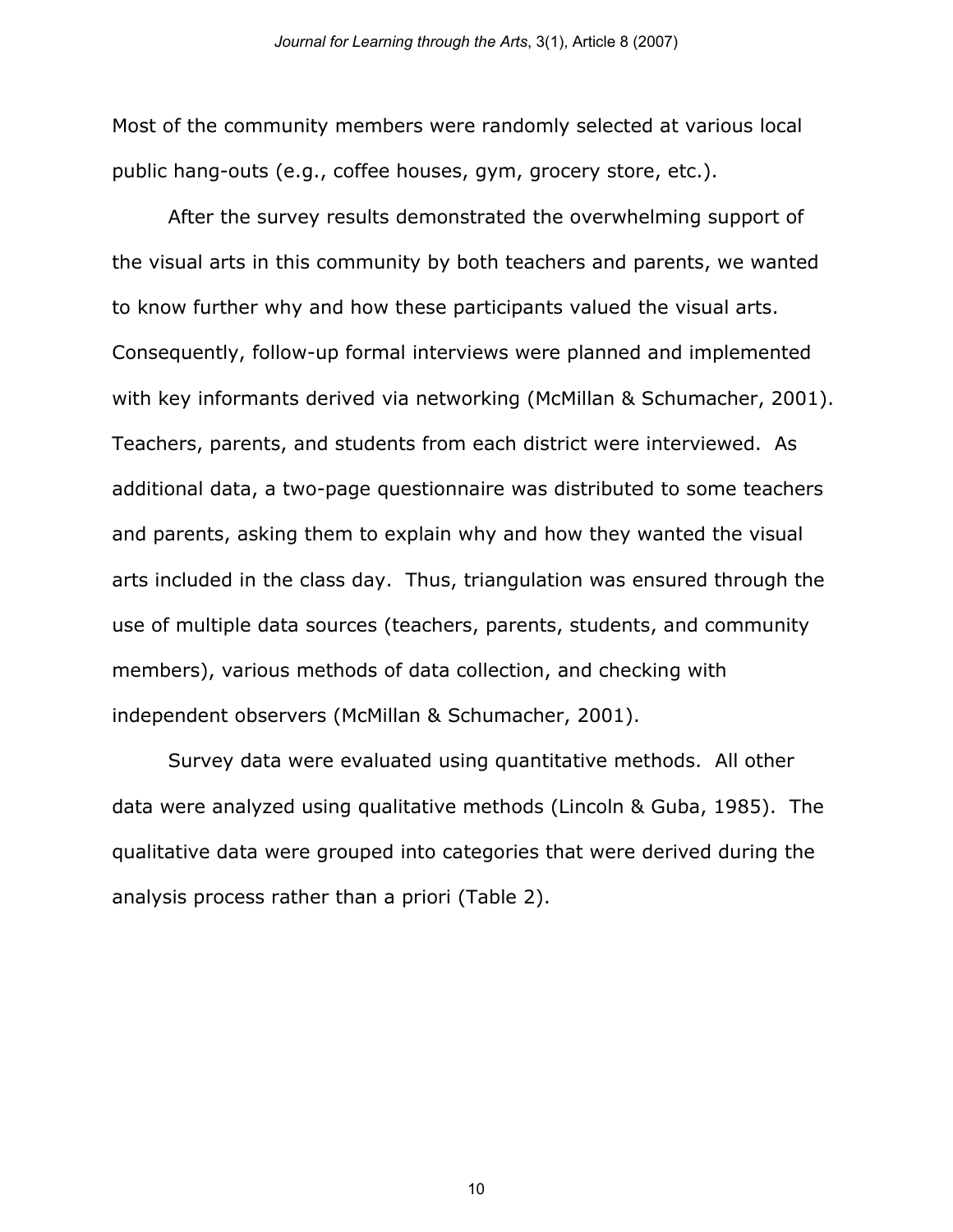## Table 2

|                                                                                                                                                                                                                                                                                                     | <b>Researcher Categories</b>         |                                           |
|-----------------------------------------------------------------------------------------------------------------------------------------------------------------------------------------------------------------------------------------------------------------------------------------------------|--------------------------------------|-------------------------------------------|
| Participant - Question - Statement                                                                                                                                                                                                                                                                  | Key Words                            | Theory                                    |
| Parent -- Growth -- I think that visual art has been definitely tied<br>into a child's reasoning, into a child's intellectual growth, and<br>often the arts give a student who may be stumbling in other areas<br>something to be confident about and that boosts their confidence<br>in all areas. | Reasoning<br>Intellect<br>Confidence | Intelligences<br>Learn style<br>Emotional |
| Parent -- Academics -- I think it's important for overall academic<br>achievement just to be well-rounded.                                                                                                                                                                                          | Academics<br>Well-rounded            | Instrumental<br>Whole Child               |
| Teacher -- Academics -- They provide for development of focus,                                                                                                                                                                                                                                      | Focus                                | Physical                                  |
| perception, stilling the verbal part of the brain through observation                                                                                                                                                                                                                               | Perception                           | Learn Style                               |
| of details and 'whole' pictures. They give opportunities for                                                                                                                                                                                                                                        | Creativity                           | Intrinsic                                 |
| creativity, self-expression, and individuality. They also help                                                                                                                                                                                                                                      | Self-Expression                      | Intelligences                             |
| expose children to history and other cultures.                                                                                                                                                                                                                                                      | Individuality                        | Emotional                                 |
|                                                                                                                                                                                                                                                                                                     | History-Culture                      | Instrumental                              |
| Student -- Academics -- I think it helps you with science projects<br>when you think you might want to make something out of clay,<br>like a bird or something.                                                                                                                                     | Science<br>Make                      | Instrumental<br>Intrinsic                 |

*Categories derived from participants' statements during the analysis process*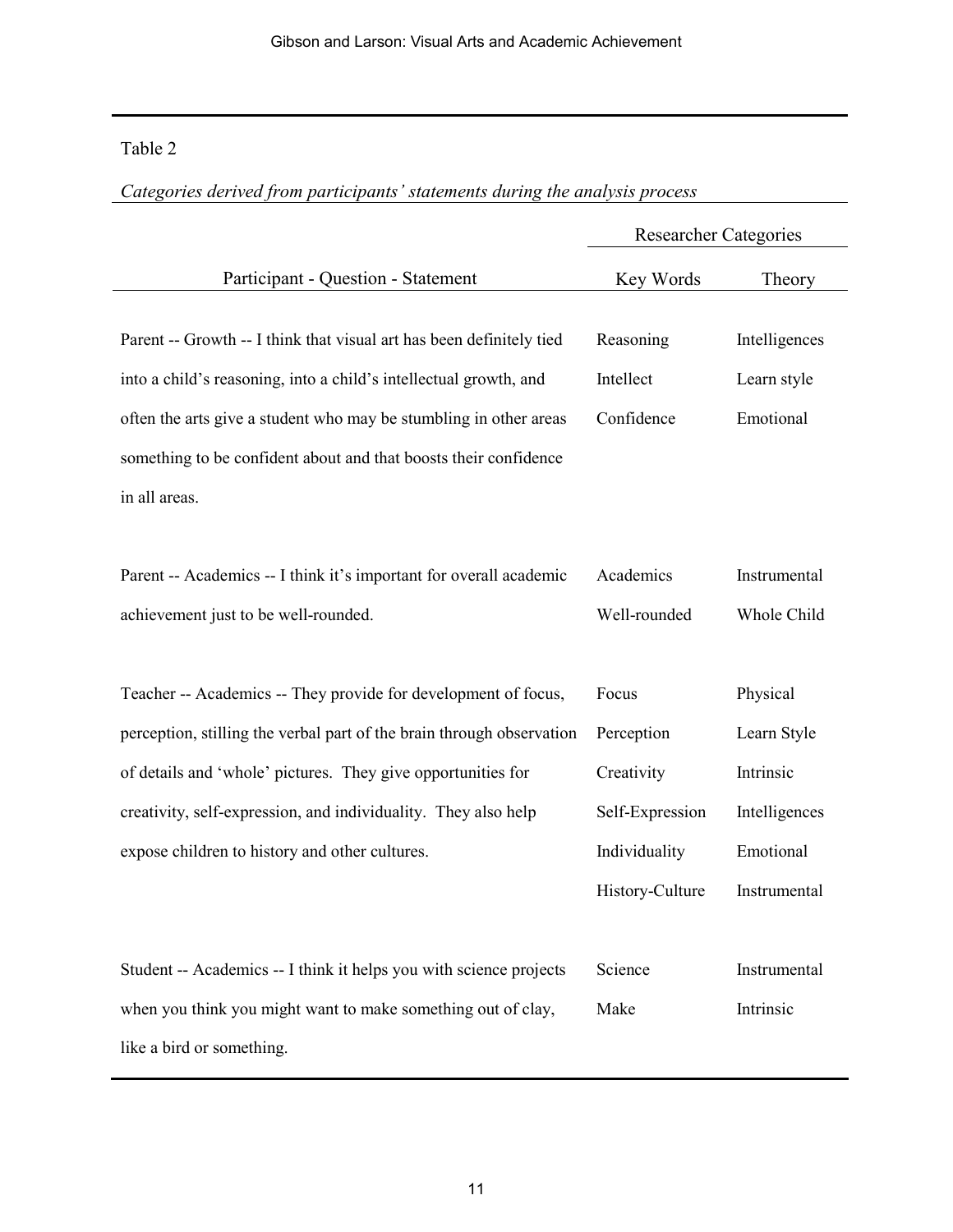#### Results

Altogether, 184 surveys were collected from teachers, parents, and community members of the participating school districts (see Table 3). The participation rate of those who were contacted personally was conservatively estimated at 90%, while the return rate of the survey sent home was only 16%.

The first question on the survey (Appendix A) asked the participants to rank 10 elementary school subjects in order of importance (1 through 10) using each number once: a rank of 1 designated the most important. The results showed the "3-Rs" held the top three positions in this order**:** reading, math, and writing. Science ranked fourth, history/social studies ranked fifth, and physical education secured the sixth position. The arts (visual art, music, drama, and dance) were ranked last in importance: 7 through 10, respectively.

The number of participants answering the rank-order question was 167, which was 17 fewer than the number of total surveys collected. This happened because the rank-order question was either left blank by some respondents or was not completed according to the survey instructions (see Table 3). A few teachers left the rank-order section blank and wrote comments instead. For example, one teacher wrote, "I can't order these because they are  $all =$  parts of education! Unfortunately, due to the emphasis on testing now, the arts are not valued by the politicians of this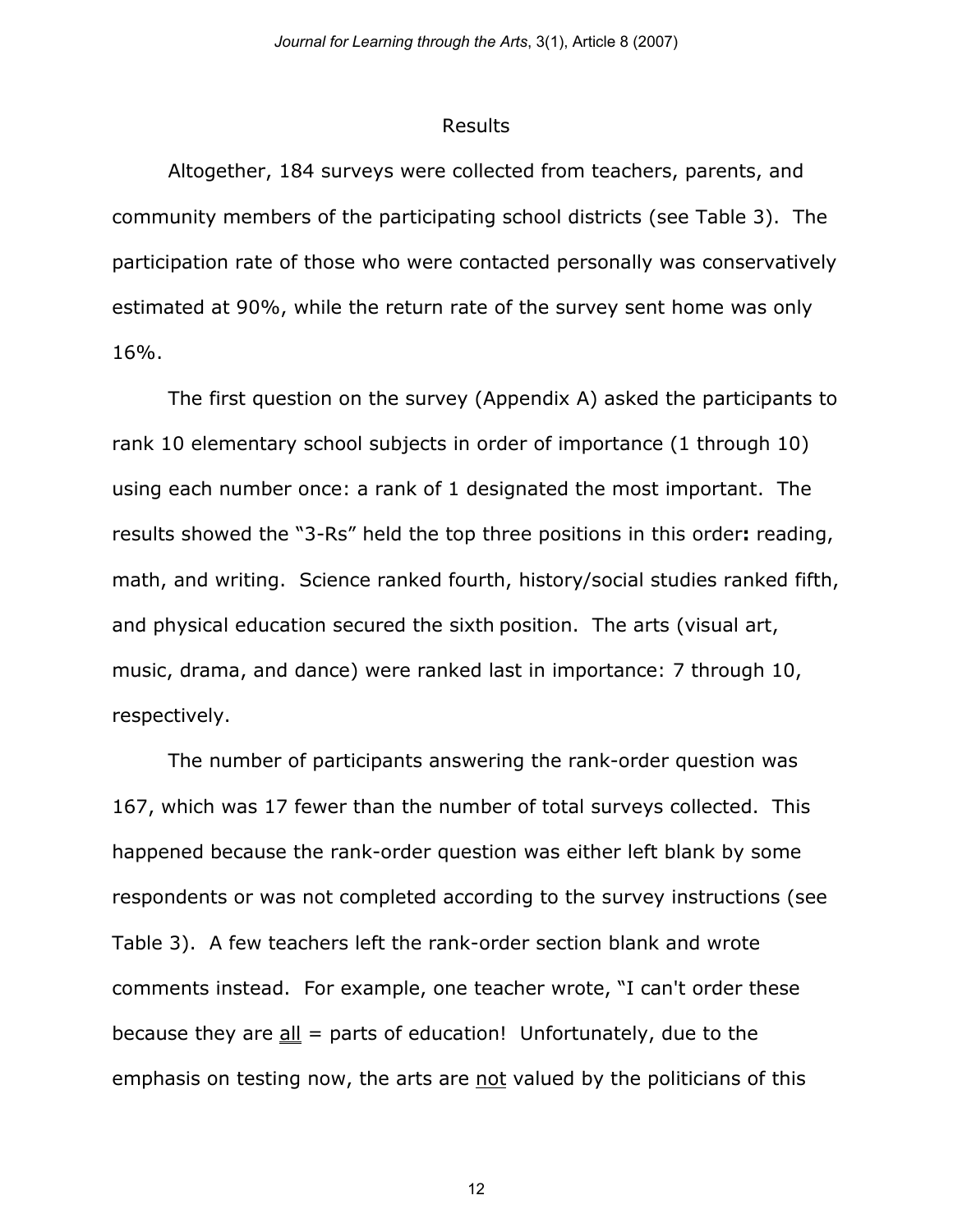country." Other teachers ranked the subjects according to the instructions, but also wrote comments such as, "But all are very important!", or "I hate this." Several respondents invented their own ranking system, which was not input for analysis. For example, one teacher ranked all subjects as "1" and wrote, "All equally important for development of total child." Another educator drew several arrows delineating how all the subjects were interrelated.

#### Table 3

## *Survey Data, Participants by District*

| Data Description                |                  | District         |                |    | Total |
|---------------------------------|------------------|------------------|----------------|----|-------|
|                                 | $\mathbf{1}$     | 2                | 3              | 4  |       |
| Number of Participants          | 37               | 34               | 40             | 73 | 184   |
| Females                         | 30               | 19               | 29             | 35 | 113   |
| Males                           | $\overline{7}$   | 15               | $\tau$         | 30 | 59    |
| No Gender Specified             | $\boldsymbol{0}$ | $\boldsymbol{0}$ | $\overline{4}$ | 8  | 12    |
| Teachers                        | 6                | 10               | 31             | 18 | 65    |
| Parents/Other Community Members | 31               | 24               | <b>ga</b>      | 55 | 119   |
| Rank Order: None/Not Input      | $\overline{2}$   | $\boldsymbol{0}$ | 9              | 6  | 17    |

<sup>a</sup>District 3 parents had formed an Arts Foundation to support the Arts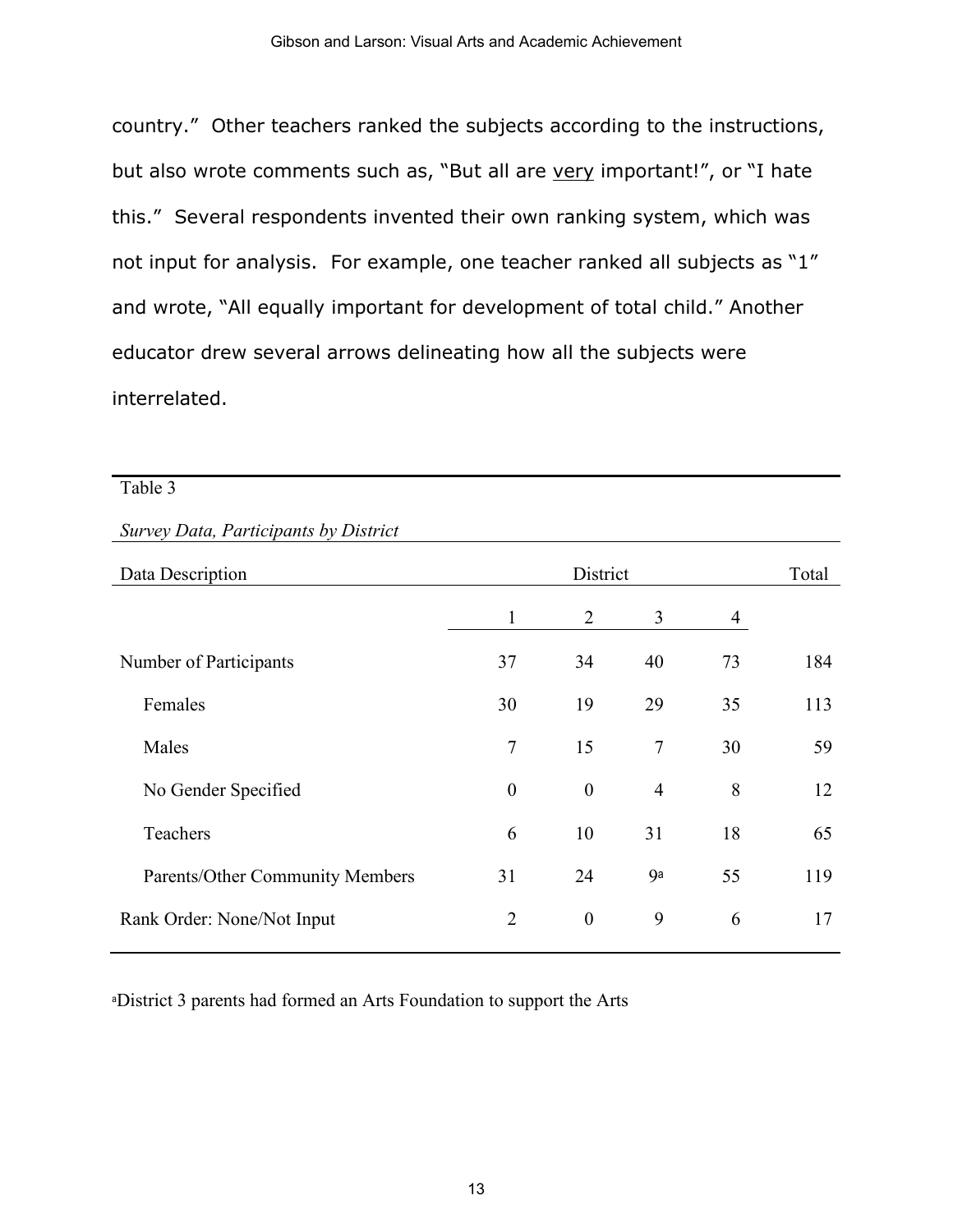The results of summative scores from survey questions 2 through 20 suggest visual art is positively valued by participants in each school district (see Figure 1). Over 80% of the respondents showed a positive view in three of the four districts. District 4 showed a slightly lower percentage of positive answers at 75%; due to a higher number of "Don't Know" responses from Hispanic participants, which reduced their summated survey scores. Numerical data were analyzed by the participants' classification (teachers and parents/other community members). There were no significant differences among responses, except for District 4, and those, were negatively skewed due to the high proportion of Hispanic answers of "Don't Know". In our data, "Don't Know" is classified as a negative response, based on the tendency for individuals to choose a positive response on this type of survey instrument (McMillan & Schumacher, 2001). Consolidated figures show over 84% of those surveyed indicated a positive response to the value of visual art in elementary school education.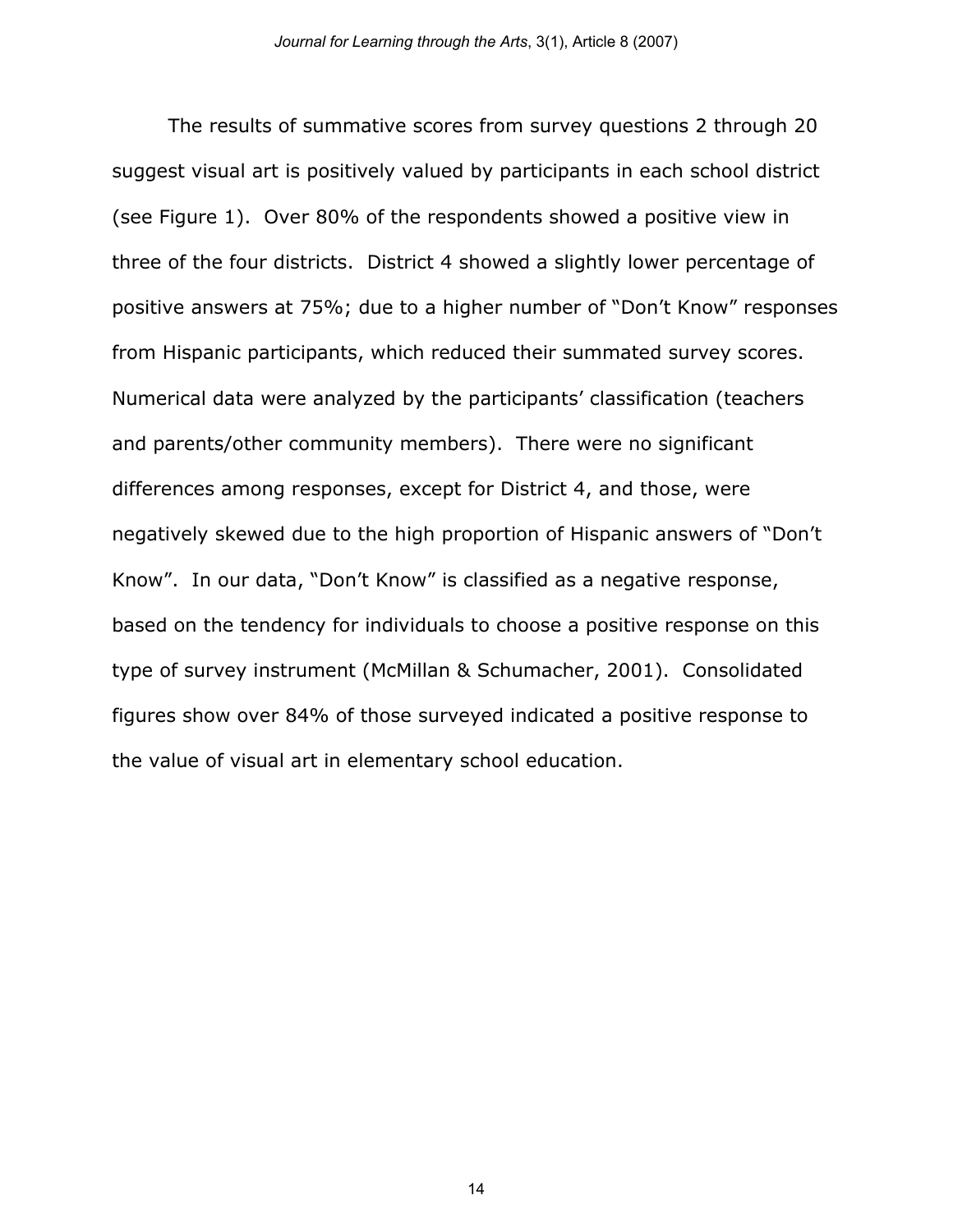

*Figure 1*: Survey results by district, using summative scores, total participants = 184. District 1, n = 37; District 2, n = 34, District 3, n = 40; District 4, n = 73.

The incongruence between the results of the rank-order question and the Likert Scale questions can be reconciled when examining the results of individual items on the survey. (It should be noted that the 5-point scale was condensed to a 3-point scale and reversal items were kept in their original format for graphic representation of individual survey items.) For example, Item #3 on the survey stated, "Art should only be experienced in school after 'the basics' are learned"; the answers indicate mixed reaction; although a smaller percentage of the respondents agreed to the statement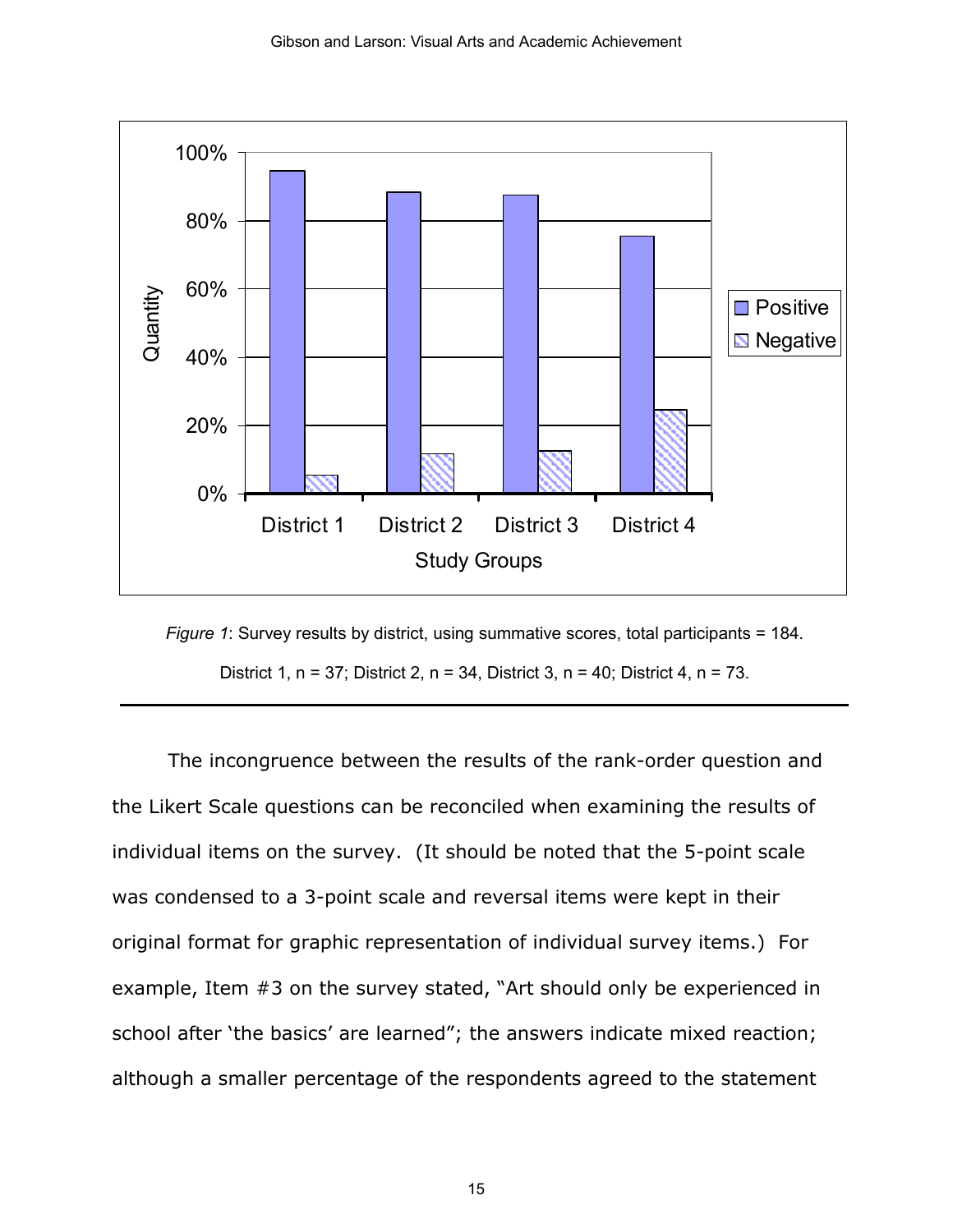(see Figure 2). Furthermore, Item #6 stated, "Visual art should be integrated with other subjects," for which the majority of participants agreed with the statement (see Figure 3). Therefore, although visual arts ranked seventh in the list of academic subjects; most participants agreed art is important and should be integrated with other subjects rather than be taught after academics are learned. However, one retired utility worker whose summated survey score was 56, a score which suggested a negative attitude towards visual art, wrote on his survey, "I loved art when I was a kid. I think you should get to do art everyday, after the academic subjects." Another participant wrote by Item #6, "As well as having independent art classes" indicating the value of art for art's sake activities too.

The results of survey Item #10 and Item #18 were an interesting reflection of the understanding of the cognitive value of visual art in education today. Item #10 stated, "Experience in art increases cognitive skills" and 82% of those surveyed agreed, whereas 16% chose "Don't know." Item #18 stated, "A child's cognitive development would be deficient without time spent in art activities"; while 70% agreed with the statement, 18% marked "Don't know," and 11% disagreed. One participant remarked that "deficient is a strong word." The use of that word reflected our effort to determine if the participants were aware of the impact of the Null Curriculum (Eisner, 2002c); the data suggests many understood the concept.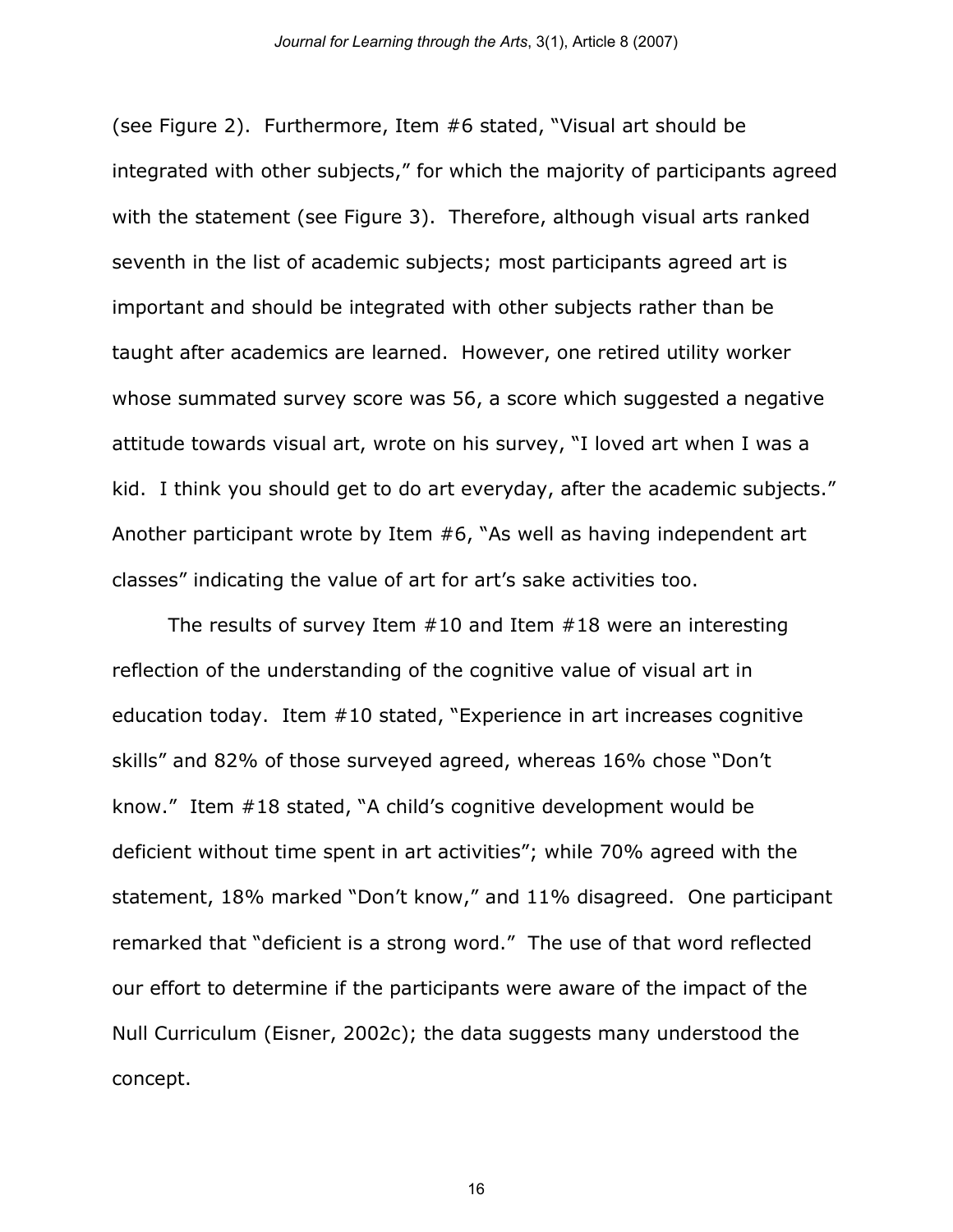

*Figure 2*: Consolidated survey results, Item #3:

Art should only be experienced in school after "the basics" are learned, n=184.





Visual art should be integrated with other academic subjects, n=184.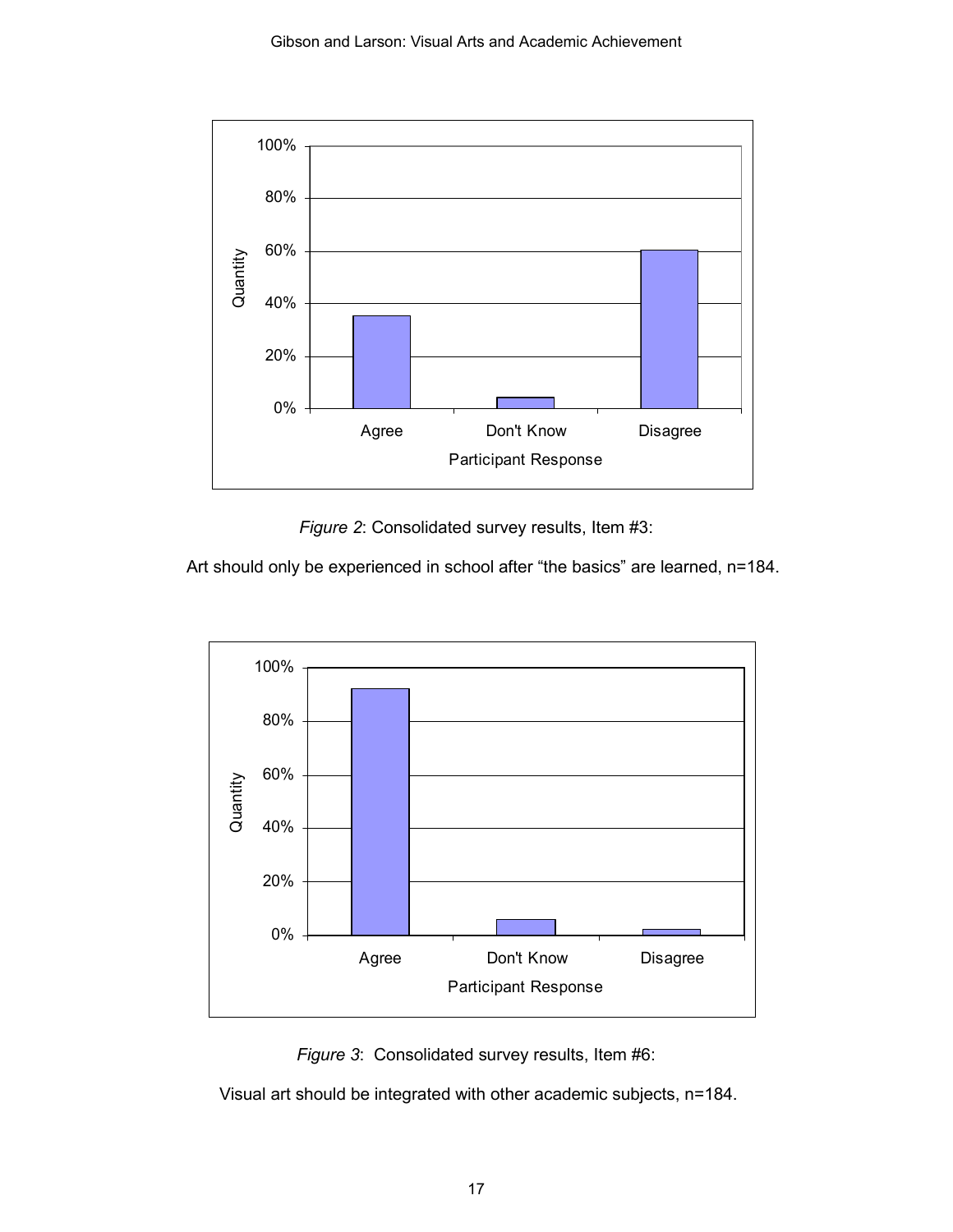There were additional hand-written notes at the bottom of a few surveys. These comments included: "Visual arts help students get in touch with themselves, self-discovery, learn the value of creativity"; "In the future, the only jobs that won't be framed out are the creative ones"; and "Without the arts, we might as well just be robots!"

The data gathered during in-depth and casual interviews also suggests visual arts are held in high regard and viewed as an important component of the elementary school curriculum. None of the participants used scholarly words, such as "intrinsic" or "instrumental," to describe the types of benefits derived from a student's visual art experience. Yet, both intrinsic and instrumental outcomes were clearly valued by parents, teachers, and students. When the adults were asked how art activities contributed toward student growth, they frequently offered answers such as "allows students the freedom to be creative," an inherent trait of visual art. Some other intrinsic values mentioned were: "Learning to explore different mediums [sic] hands-on"; "Allows kids to express themselves, particularly for kids whose language is not English"; and children start to "see the world differently and begin to develop their own ideas." Teachers and parents also pointed to "dispositional outcomes" (Eisner, 1998), such as, art "encourages motivation and boosts self-esteem," provides students the opportunity to "explore their imaginations," and helps children develop an "appreciation of other people's views." In addition, children may learn the value of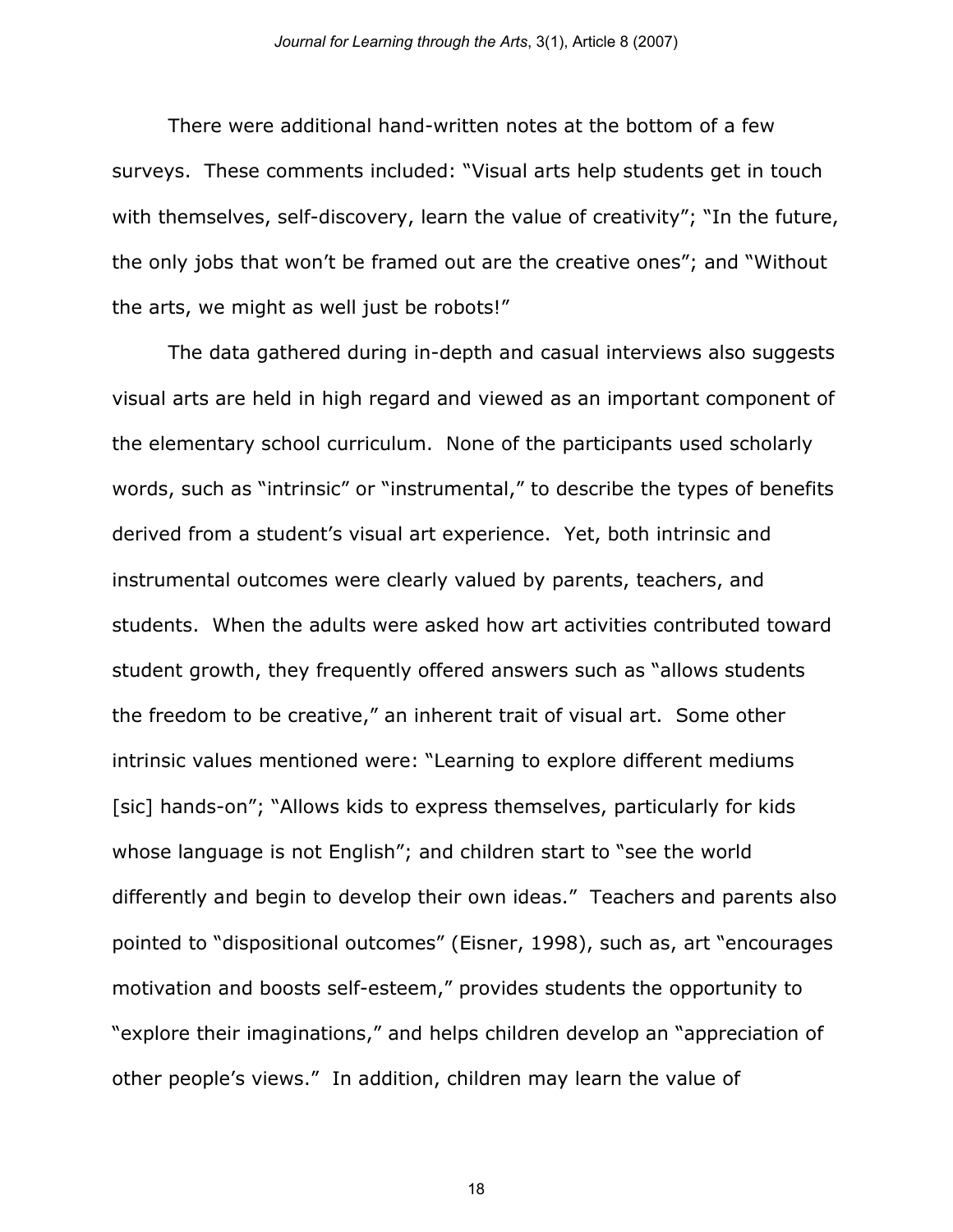teamwork while working together to create a classroom art project and learn about responsibility for completing their own art projects.

The tacit knowledge one takes away from an art lesson is invaluable. As researcher/participant, Gibson observed second graders' first encounter with clay. They were amazed that raw clay could be cut with fishing wire. They noticed that it was cold, soft, squishy, smelled muddy, held its shape when formed, turned to mush if too much water was added, and got dry and crumbly when one handled it a lot. They asked where it came from, if it was the same as Play-Doh®, if you could eat it, and if they could they take it home. Just the idea of 3-D was new to them: they had to work on the front, back, top, bottom, and sides of the sculpture. When it was "bone dry," they learned how fragile it became, and when it was "fired" they noticed it changed into a durable product. They were puzzled that, unlike tempera paint, the glaze looked different when it was wet than after it had been fired. Finally, they noticed how smooth the finished glaze piece was, and how their pinch pots could actually hold water. All the things they noticed about this medium, all the connections made in their minds as they experienced the process, would have been devoid without it. The fact they had been deprived of the experience until they were in second grade was, in our view, an unacceptable mistake.

When asking students if they liked visual art activities, nearly all of them replied affirmatively. To students, the most powerful draw to visual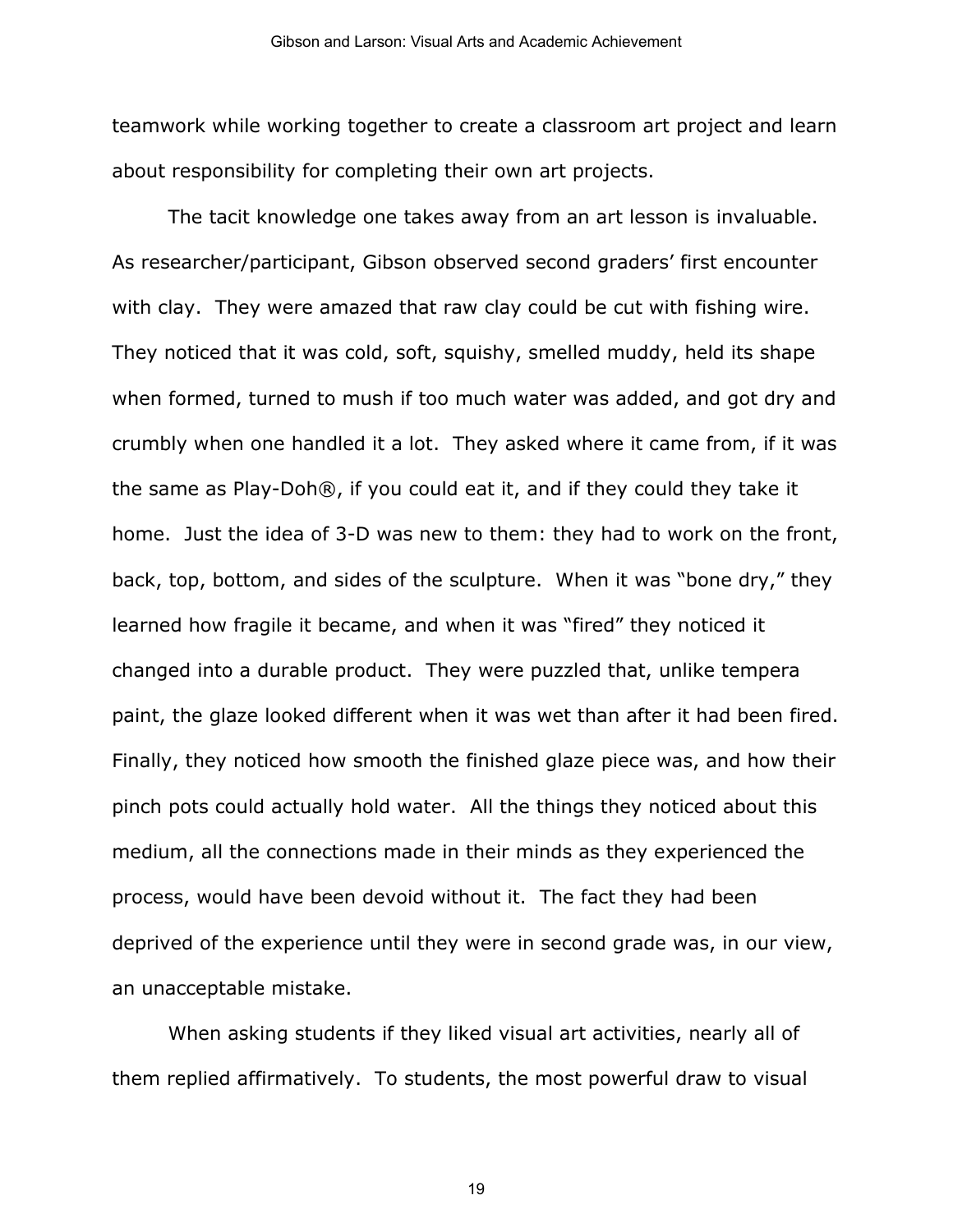art reflects the very essence of this domain**:** creating. "I like making shapes and animals," said a third grader. "I like working with clay, because you can create things that are in your imagination" was a sixth grader's response. One second grade child, who was labeled as "low functioning" and could not verbalize well, successfully created a ceramic sculpture of a cat, demonstrating in art form what he could not articulate. Even when the children reported they disliked art activities, they referred to reasons intrinsic to visual art. One autistic boy did not like the medium (oil pastels), because, as he explained, "It gets all over my hands." Another boy was frustrated with his ability to transform his ideas into an art form: "I stink at this!"

Most of the students' statements also reflected their desire to explore different media and techniques, their understanding of limitless boundaries of art, and their appreciation of the artist's autonomy in making decisions about his or her work – all inherent characteristics of visual art production. A case in point was this verbatim exchange between kindergarteners seated around the project table during the researcher's observation of an exploratory lesson with clay:

| Olive:      | I made a rainbow!                                      |
|-------------|--------------------------------------------------------|
| Researcher: | Would you like to use the tools to make the colors?    |
| Olive:      | [Takes a pencil and incises lines on her clay rainbow] |
|             | to represent the bands of colors].                     |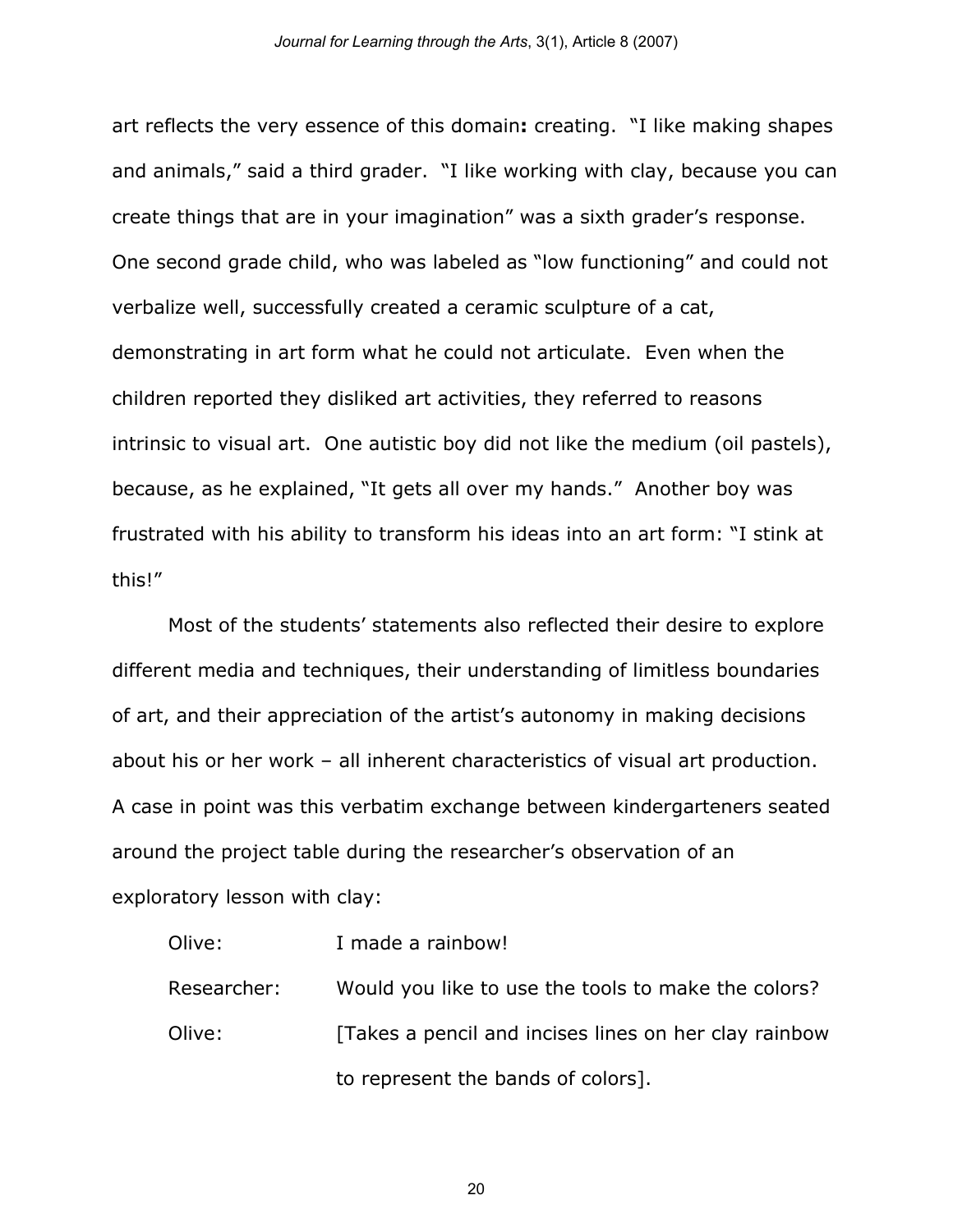Brian: I made a pinch pot, see? [He has decorated the pinch pot with textures using the tools].

Researcher: Larry, what are you making?

- Larry: It's supposed to be a guinea pig like his, but it's not so good. It looks more like a turtle. So it's a turtle.
- David: [Quietly focuses on rolling his clay wheel with pencilaxle back-and-forth on the table].

Chris: Look at my Harris hawk! See, these are the babies.

- Olive: [Pointing to her clay pancake flattened out on the table]. This won't come up, it's gonna break.
- Maria: That's okay. You can just squish it up and make something new. See? I did.

While these kindergarteners enjoyed the intrinsic benefits of the ceramics lesson, they also gained instrumental rewards. All the children practiced on their own something they had already learned in class. The children were cementing academic concepts, practicing oral language skills, developing group work skills, refining fine-motor skills, and building selfconfidence during the engaging art experience.

Almost all of the teachers, parents, and students interviewed believed engaging in visual art activities does indeed improve academic achievement. Testimonials of instrumental benefits of the visual arts—from specific art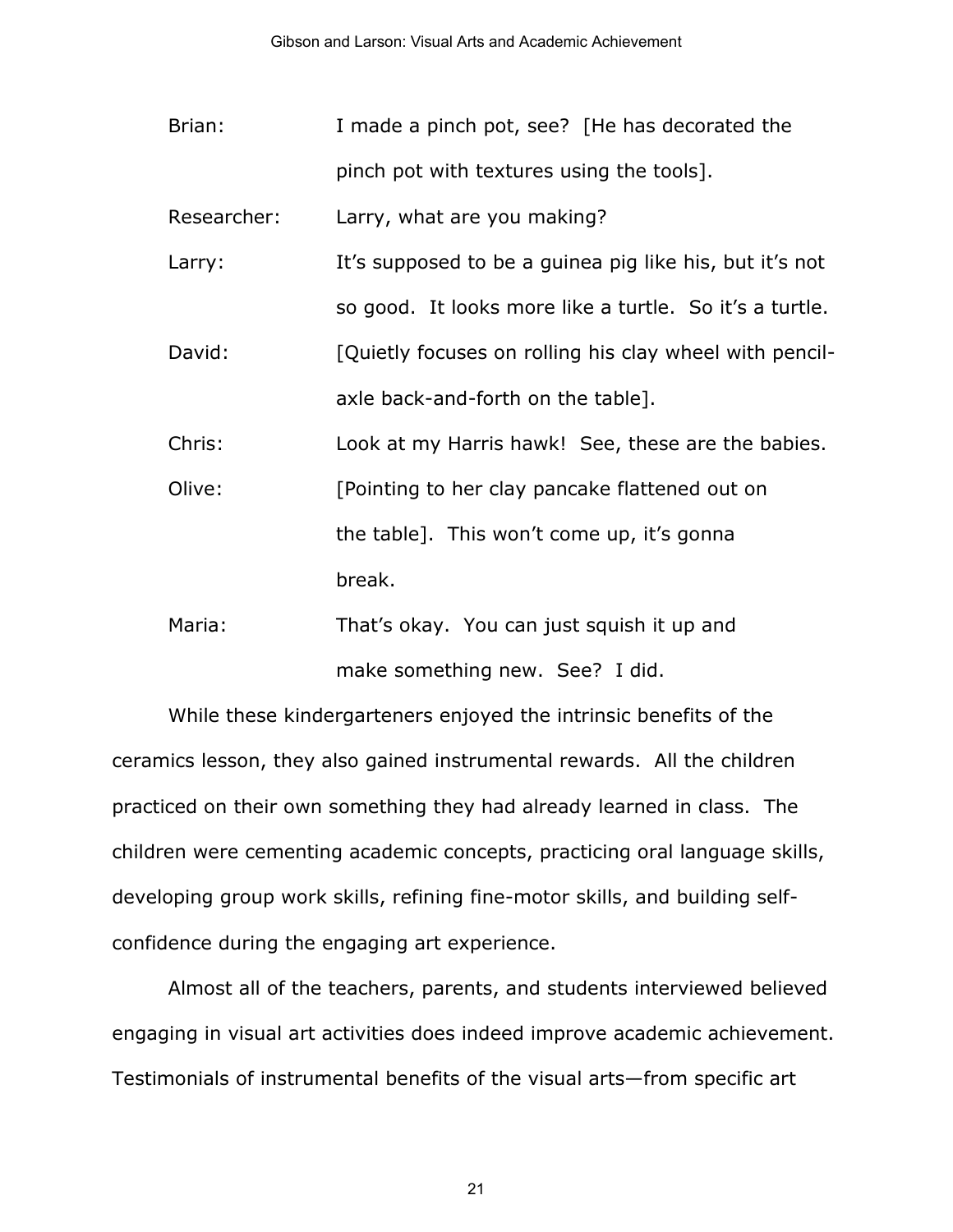lessons that teach reading, math, and science skills to more general statements regarding the benefits of art experiences—were as varied and numerous as the individuals. Most view visual art experiences as significant, because "some kids are visual learners" and "it's a different modality". Thus, helping children reach their full potential. In fact, one parent wrote, "Some kids don't 'get it' if they don't see it or experience it themselves." Several pointed to the use of art as a means to reinforce concepts or practice specific skills learned in academic subjects.

The kindergarten teachers interviewed were adamant about the academic value of visual art experiences. After all, in kindergarten, artwork *is* their schoolwork. "It's their natural beginning" was one teacher's Deweyan remark. The elements of art, such as line and negative/positive space are directly related to writing letters and numbers and recognizing words and symbols, as one kindergarten teacher explained. Other elements of art, shape and form are directly related to geometry. Both kindergarten teachers had their students practice spatial awareness and math skills by immersion in activities like building with blocks, cutting circles from squares in collage, or using patterns and shapes to create artwork. Science concepts like evaporation, liquids, gravity, seasons, and color theory are easily demonstrated and understood through art experiences in the classrooms. Texture, another element of art, was a key vocabulary word in a "seed" exploration lesson where the students designed their own seed that would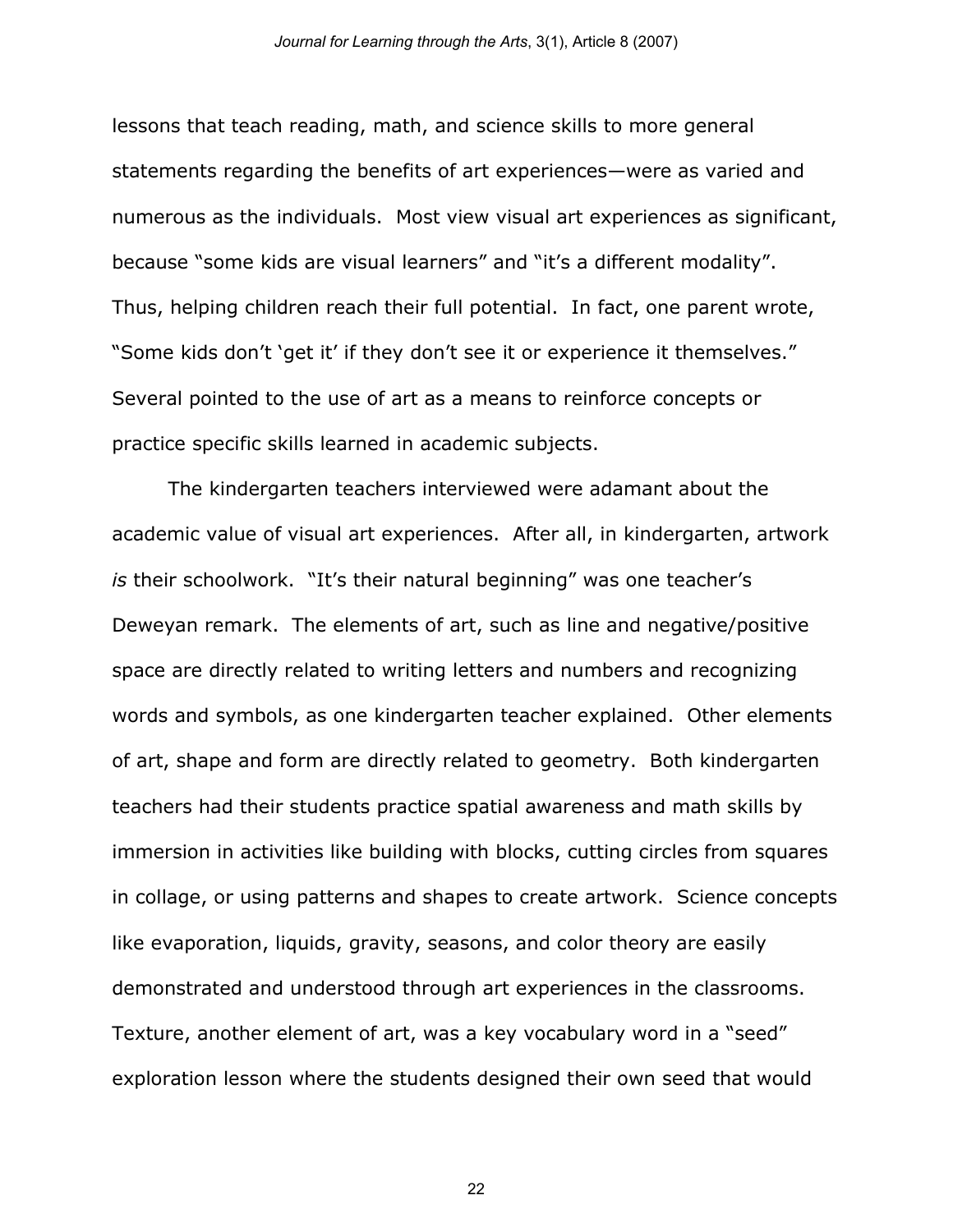fall, stick, or float. At one school, the artwork of Claude Monet, Paul Klee, Vasily Kandinsky and Fredensreich Hundertwasser, inspired the kindergarteners' artwork as a means to learn and practice their language arts, math, and science vocabularies.

As the children progress in school, art experiences help them understand more complex ideas in language arts, math and science. Concepts such as ratio, chemical change, slope, wave length, energy, mass, visual perception, as well as one-point and two-point perspective are some of the ideas that art can help explain. Upper grade teachers also use visual art as a means to cement concepts like metaphor, simile, and allegory. For example, one teacher of gifted children had student artwork covering the walls of her classroom. There were student posters with slogans and graphics advertising their "new products"—a connection to the real world of commercial art. There was artwork with humorous depictions of traditional proverbial expressions—a language arts connection. In addition, there were watercolors of bird species that the students had enlarged using the grid method—a connection to math and science.

More striking, though, was the fact that teachers and parents in this study were concerned with the development of the whole child, not just academic outcomes. For instance, one parent wrote the following on a Parent Questionnaire: "I feel very strongly that due to the emphasis on test scores now, education has lost sight of keeping children's education well-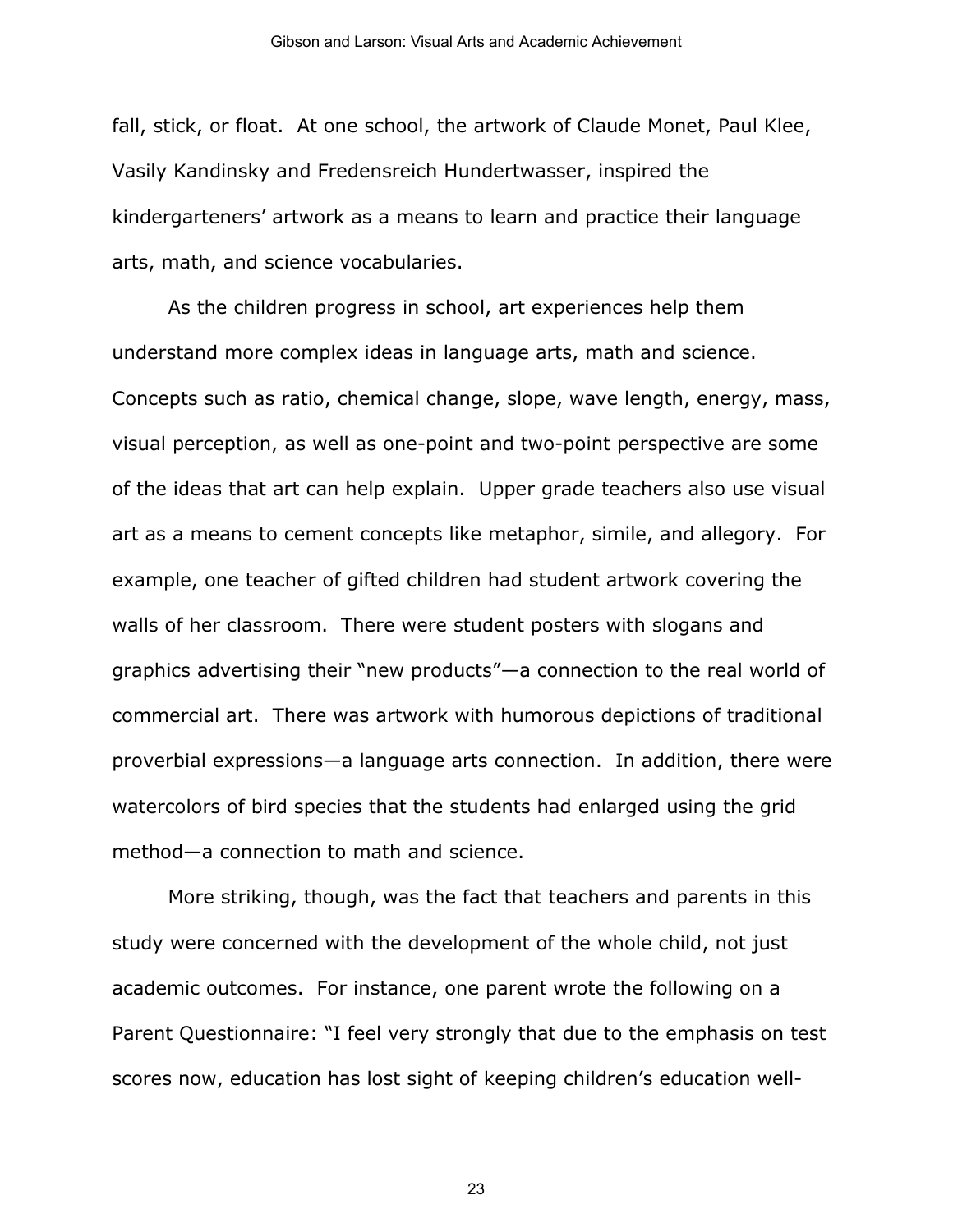rounded. Test scores do not reflect the whole child and who they [sic] are as a whole person!!" A teacher emphasized the same sentiment: "Without the visual arts as well as dance, drama, music, and creative writing students are little more than programmed machines, drop-out, or computerized humans. We will lose our humanity when we sacrifice creativity for test scores." The participants' ideas created a collage of reasons why experiences in visual art are vital to the development of a "well-rounded" person with a "broader" knowledge base (see Figure 4).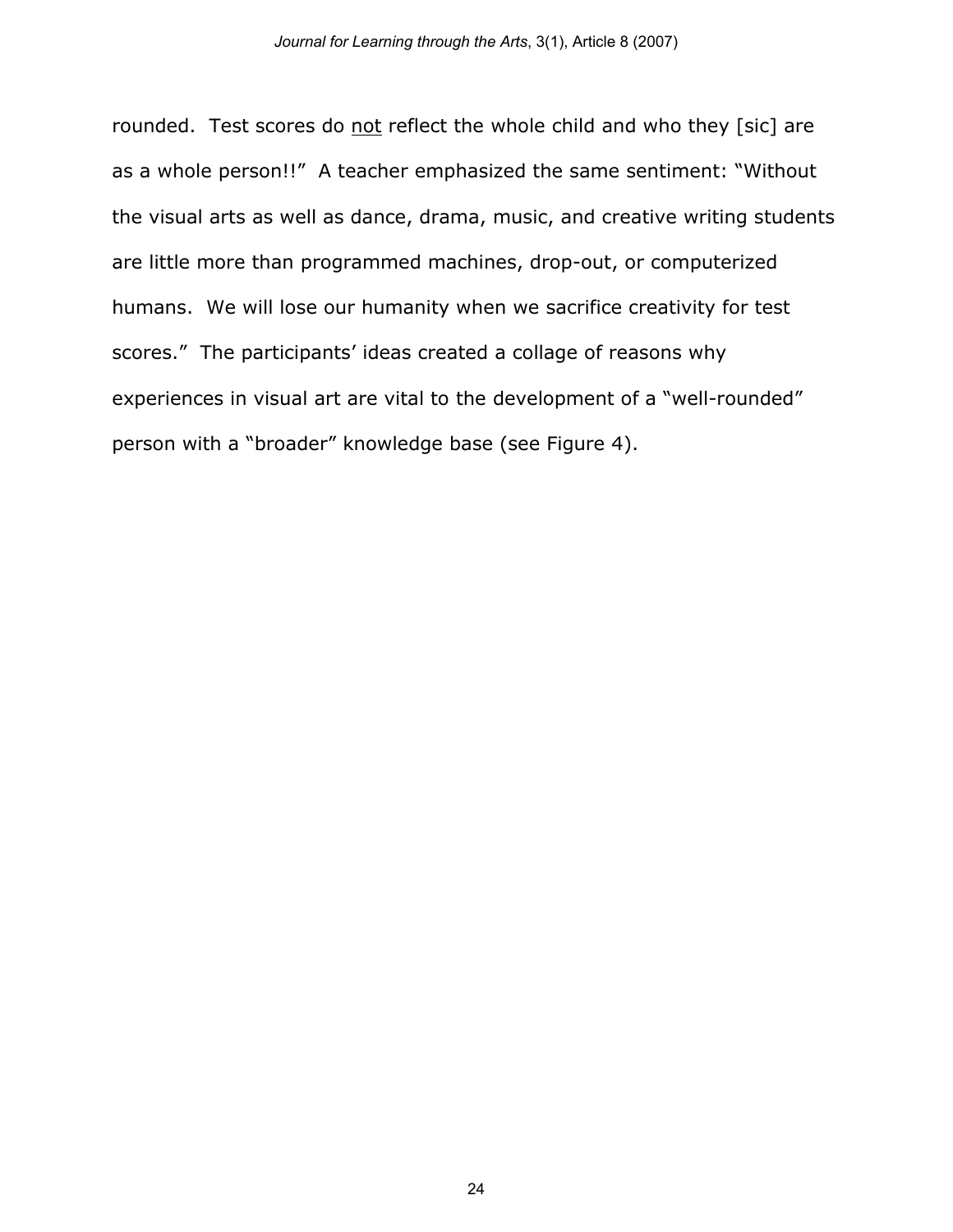| Cognitive                                                                                                                                            |                    |                                                                                                              | Emotional                                                                        |  |  |  |
|------------------------------------------------------------------------------------------------------------------------------------------------------|--------------------|--------------------------------------------------------------------------------------------------------------|----------------------------------------------------------------------------------|--|--|--|
| "If they can't write it, show me in a picture; 'show<br>me visually what you know'." - Teacher                                                       |                    | "Give a child an area to shine in, they'll do better<br>all around and be a healthier person."<br>$-$ Parent |                                                                                  |  |  |  |
| "It helps kids to follow directions, a sequence; it<br>helps them to organize thoughts and their work<br>in a particular space." - Teacher           |                    | "Kids are so proud of themselves when they<br>finish [an art project]." $-$ Parent                           |                                                                                  |  |  |  |
| "The success of incorporating visual arts<br>throughout the curriculum is that you're                                                                |                    | "They honor the children's work at home."<br>- Teacher                                                       |                                                                                  |  |  |  |
| addressing all the different learning styles."<br>$-$ Parent<br>"In math you study geometric shapes                                                  |                    |                                                                                                              | "You can make things that are in your heart;<br>things that you love." - Student |  |  |  |
| it helps practicing making those things."<br>- Student                                                                                               |                    |                                                                                                              | "I like clay because it relaxes you."<br>- Student                               |  |  |  |
| "Mixing colors is science." - Student                                                                                                                |                    |                                                                                                              | "You don't have to worry about<br>making mistakes." - Student                    |  |  |  |
| Social                                                                                                                                               | <b>Whole Child</b> |                                                                                                              | Physical                                                                         |  |  |  |
| "They're all talking about social things<br>besides working on artit's an                                                                            |                    | "It helps develop their fine-motor skills."<br>$-$ Parent                                                    |                                                                                  |  |  |  |
| important part of growth." - Teacher                                                                                                                 |                    | "I like the feel of the clay." - Student                                                                     |                                                                                  |  |  |  |
| " With young children, to be able to talk about<br>what [they've] created helps with oral language."<br>- Teacher                                    |                    | "Some need the tactile experiences."<br>$-Teacher$                                                           |                                                                                  |  |  |  |
| "[Visual art] helps expose children to history and<br>other cultures." - Teacher                                                                     |                    | "It helps with writing because your fingers get<br>working, your hands get exercise." - Student              |                                                                                  |  |  |  |
| "You learn about history when you learn about                                                                                                        |                    |                                                                                                              | "I like getting my hands dirty." - Student                                       |  |  |  |
| artists from the past." - Student<br>"[Students should learn how art] could effect<br>other ways of life and how life has affected art."<br>- Parent |                    | "Blocks are essential; we get a lot of imaginative<br>creations with the [building] blocks." -- Teacher      |                                                                                  |  |  |  |

*Figure 4*: The participants' views created a collage of how visual art experiences help with the

development of a well-rounded child.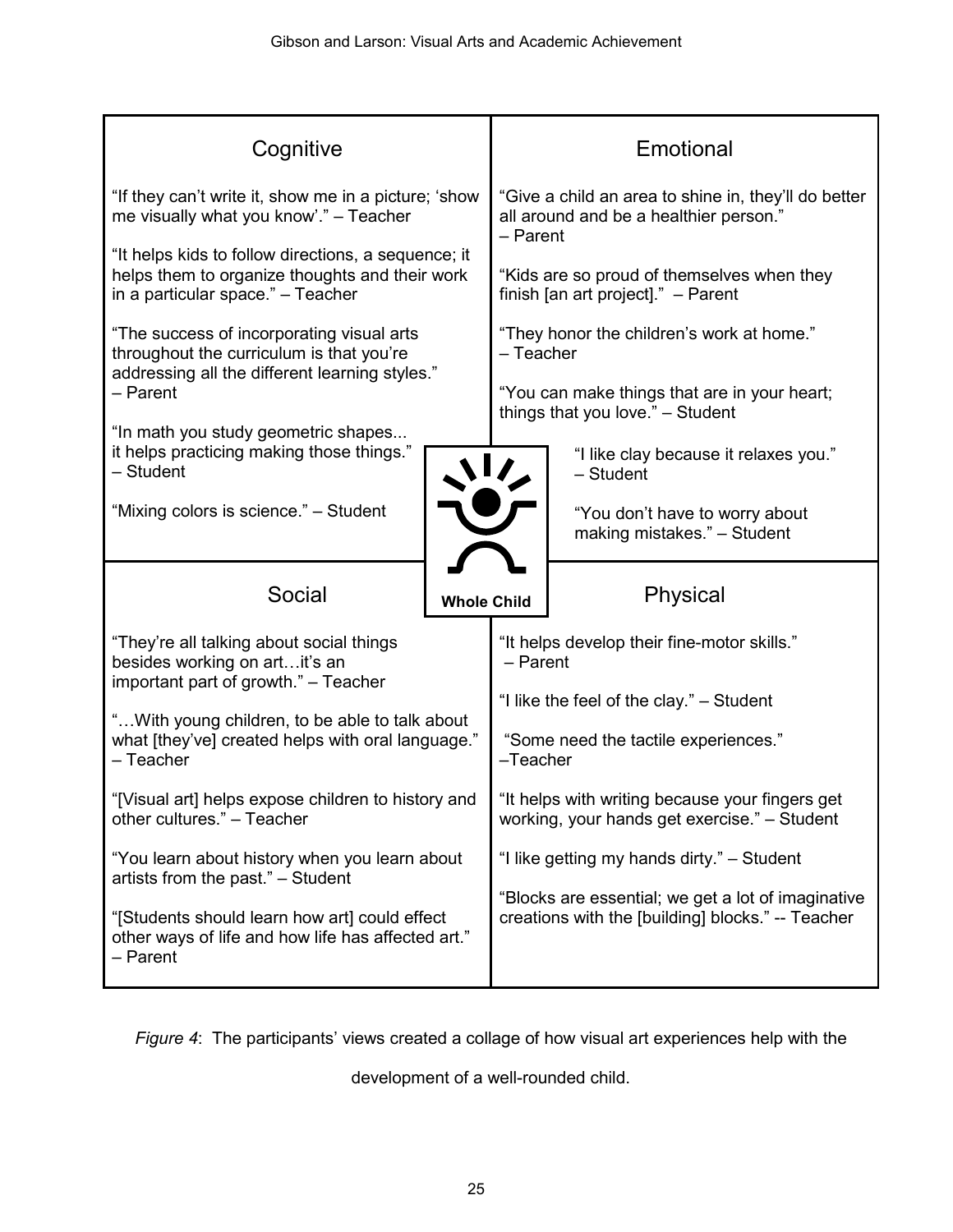All of the participants considered integrating visual art with academic subjects to be an effective way of teaching and connecting classrooms to the real world. Several teachers' comments highlighted the fact that throughout the ages humans have felt compelled to create art forms that reflect their time and culture, so there is a natural tie-in to history and social studies. For example, student-made ceramic teacups were the focal point of an important social tradition – the kindergarten tea party. A sixth grade teacher said he had integrated art projects into his language arts program, because "it's just way more motivating" for the students. A seventh grade student summed it up succinctly when he said, "Art kind of ties into everything you learn in school." A couple of adults interviewed also expressed the importance of "pure art" sessions. In other words, visual art activities alone have intrinsic values that help with development of the whole child. Again, what was important to the parents and teachers was to expose the children to a wide variety of learning experiences, not to focus on only those areas of learning, which can be accessed by written tests.

The artifacts collected provide evidence that visual arts were included in the elementary curriculum of the four districts in the study. Some schools prominently display their students' creations in the main office for all visitors to appreciate. All the classrooms visited displayed some form of student art, much of which was integrated with academic subjects. As we reviewed photos of student artwork, however, a dramatic range of quality from one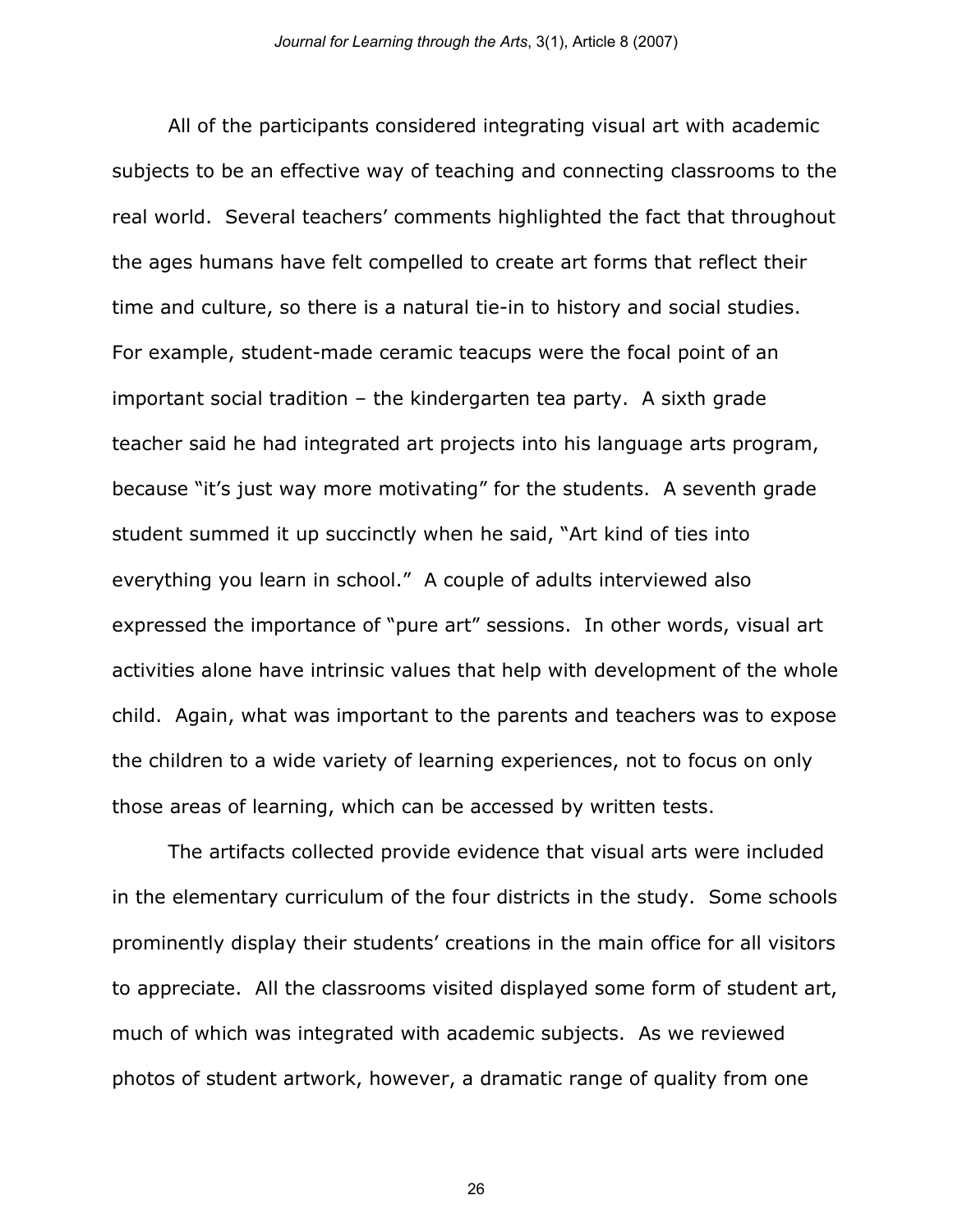classroom teacher to another became apparent. In the examples shown, there appears to be a lack of growth in student work from the time of kindergarten to the second grade (see Figures 5 and 6). Although we cannot conclude that this is a result of differences in teacher training and pedagogy, we do know that there was a difference between the art training of these teachers. Thus, further research is needed to ascertain if these are the reasons, or if there is another explanation, behind the difference in the quality of the artwork from classroom to classroom.

Since the classroom teachers are responsible for bringing art experiences to their pupils, those with specialized training in visual art have an obvious advantage. Even though classroom art time may be provided, student growth may be stifled by weak instruction. According to the California State Standards for the visual arts, there should be noticeable progression in creative expression (and other art fundamentals) as one advances through elementary school. Unfortunately, some teachers interviewed were not even aware of the standards for visual arts, others were not trained to be able to meet them, and still others were focused only on teaching the core subjects tested. We talked with several teachers who felt they lacked the skills and knowledge to teach visual art, yet considered it crucial for their students' growth. In this study, with the support of the school administration and parents, teachers were able to bring in visiting art specialists to instruct their pupils. In fact, the parents were responsible for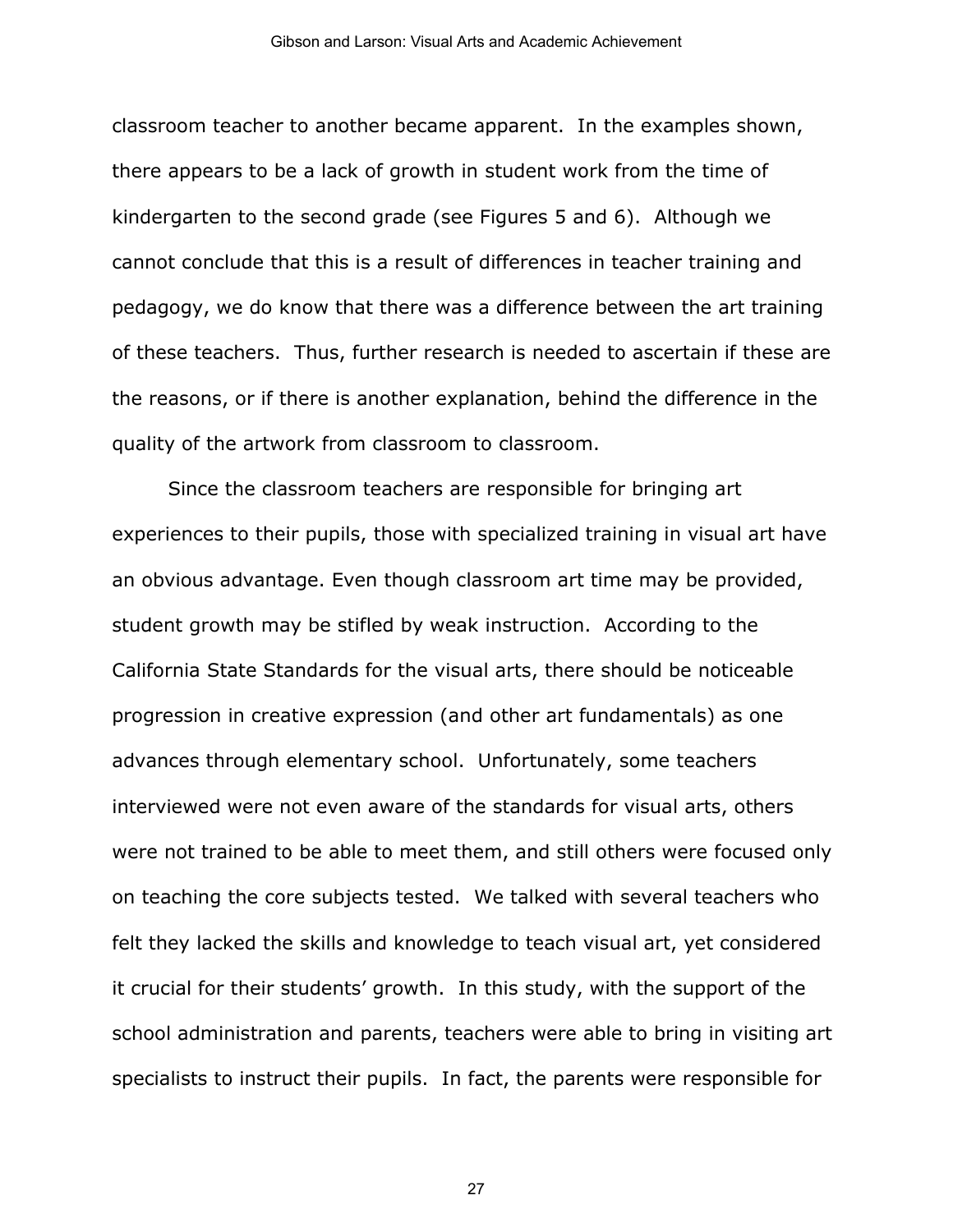organizing the foundation that hired the part-time visual art teacher working at one of the districts. As one parent remarked, "Very few teachers would say that the arts weren't important to their students. However, to provide those experiences to their students themselves, that's a whole other thing. Only some of them feel confident, competent, and comfortable doing that." Still, the elementary school classroom teachers are ultimately responsible by ensuring that their students have ample enriching opportunities in the realm of visual art.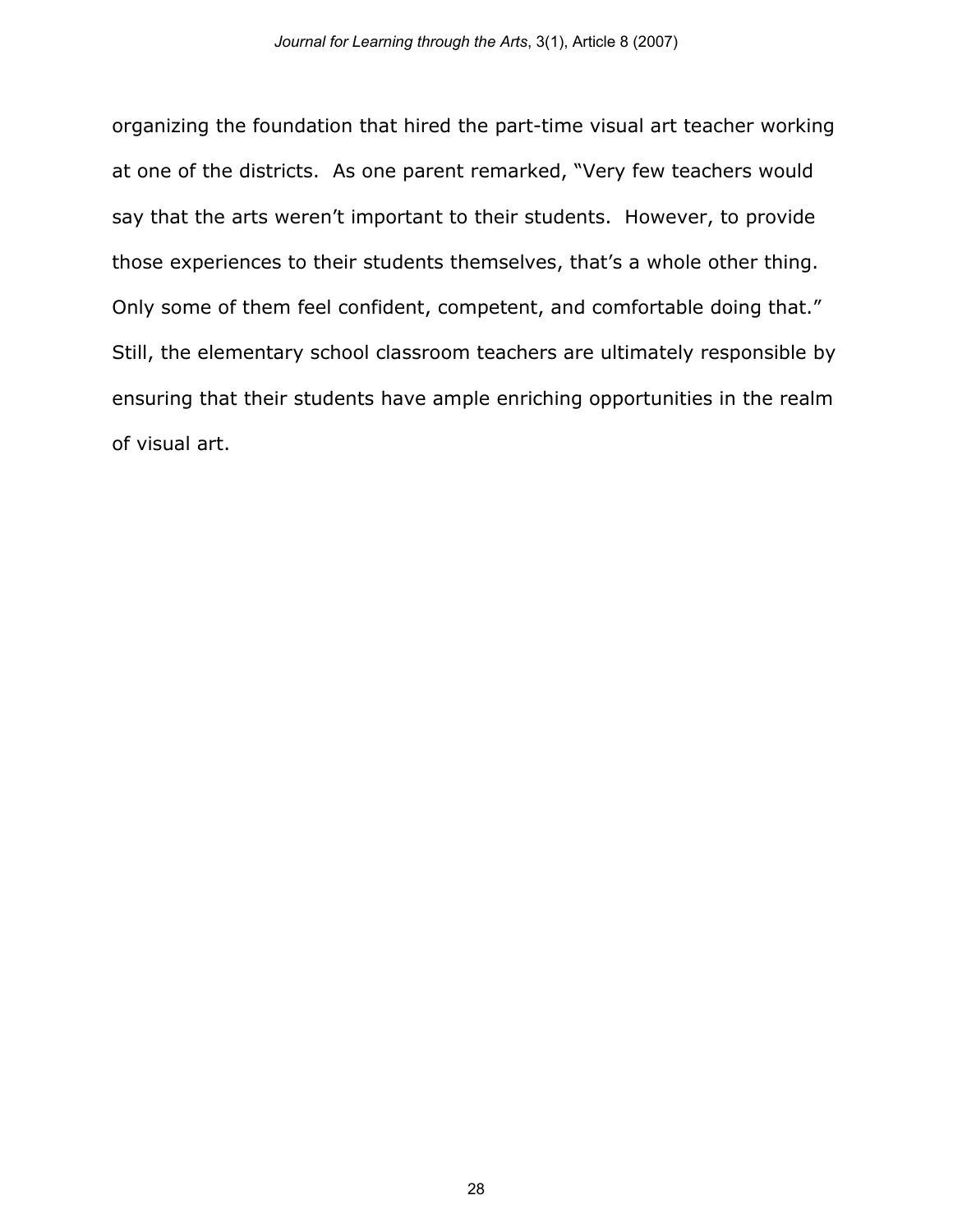



*Figure 5*: Kindergarten classroom artwork; classroom teacher trained in art.





*Figure 6*: Student artwork in second grade class; classroom teacher without art training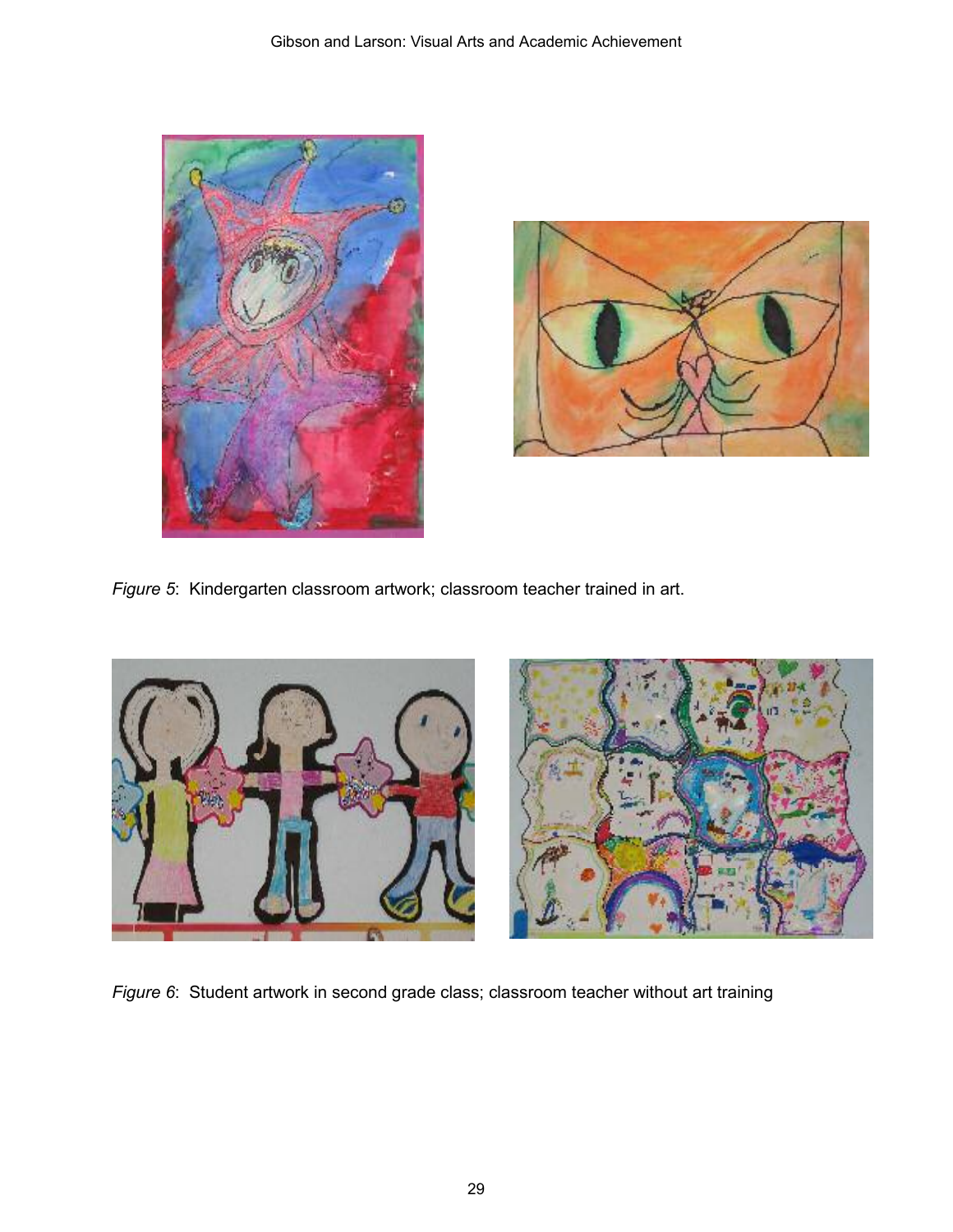#### **CONCLUSION**

## *"What I dream of is an art of balance…" Henri Matisse*

This study has documented that visual art is valued as an important part of the elementary school curriculum. The data reveals that parents and teachers agree with this assertion and recognize that children need a multitude of different experiences to help them grow into well-rounded human beings. Participants' responses emphasized that there *is more to life than test scores*. Visual art offers unique experiences that can serve to enrich children's cognitive, emotional, social, and physical dimensions.

It is evident from the data that the visual arts are valued for their distinct intrinsic contributions: Students develop an ability to transform their ideas, images, and feelings into an art form; refine their awareness of aesthetic qualities; find connections between art and culture; and cultivate dispositional outcomes such as imagination, exploration, and multiple perspectives (Eisner, 1998). Visual art is heuristic in nature—the process of creating artworks encourages learners to discover for themselves. Hands-on art experiences also help primary students develop fine-motor coordination and expand tactile knowledge. Additionally, our study shows art education can help to expand all children's grasp of the world, social traditions, and appreciation of the artist's domain.

It is also clear that experiences in visual arts have instrumental worth. Parents, teachers, and students in this study believe that visual arts promote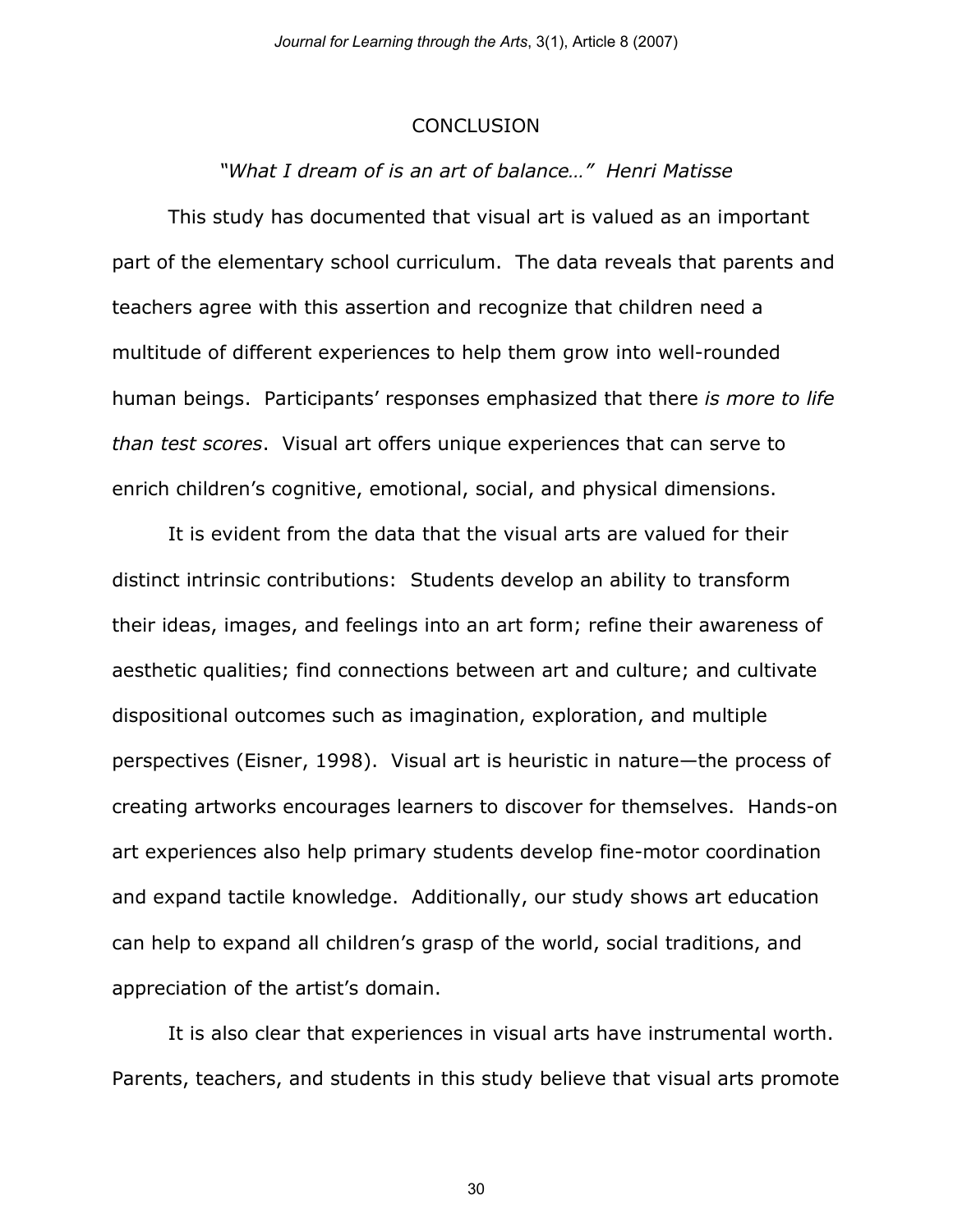cognitive development and help students achieve academically. Most understand that without art experiences a child's cognitive development is incomplete. For example, one student said, "It [art] helps your mind get good…." Different students possess different strengths. Several teachers and parents suggested that some children have a visual-spatial intelligence (Gardner, 1999) and need to be able to develop their skills in that domain to achieve self-confidence, emotional well-being, and find a "way to shine." Many students possess a visual learning style and tend to approach all learning in that way. Classroom teachers in this study communicated that visual arts activities increase student motivation and time-on-task, assist to clarify connections to the real word, and help cement concepts.

As our study found, integrating art is a practical solution that sustains the visual arts in the school curriculum. However, just as classroom teachers are trained in reading, math, and science; they must also be trained how to integrate art successfully with the other subjects. Classroom teachers must also be trained on how to meet or exceed the California Visual Art Standards so their students' knowledge base and abilities mature throughout their education. For example, one teacher in the study stated, "my lack of training, my lack of knowledge" as his reason for not teaching art instruction in his classroom. Many of the teachers in this study concluded that having art specialists available—to provide frequent and meaningful visual art lessons to elementary students—was critical.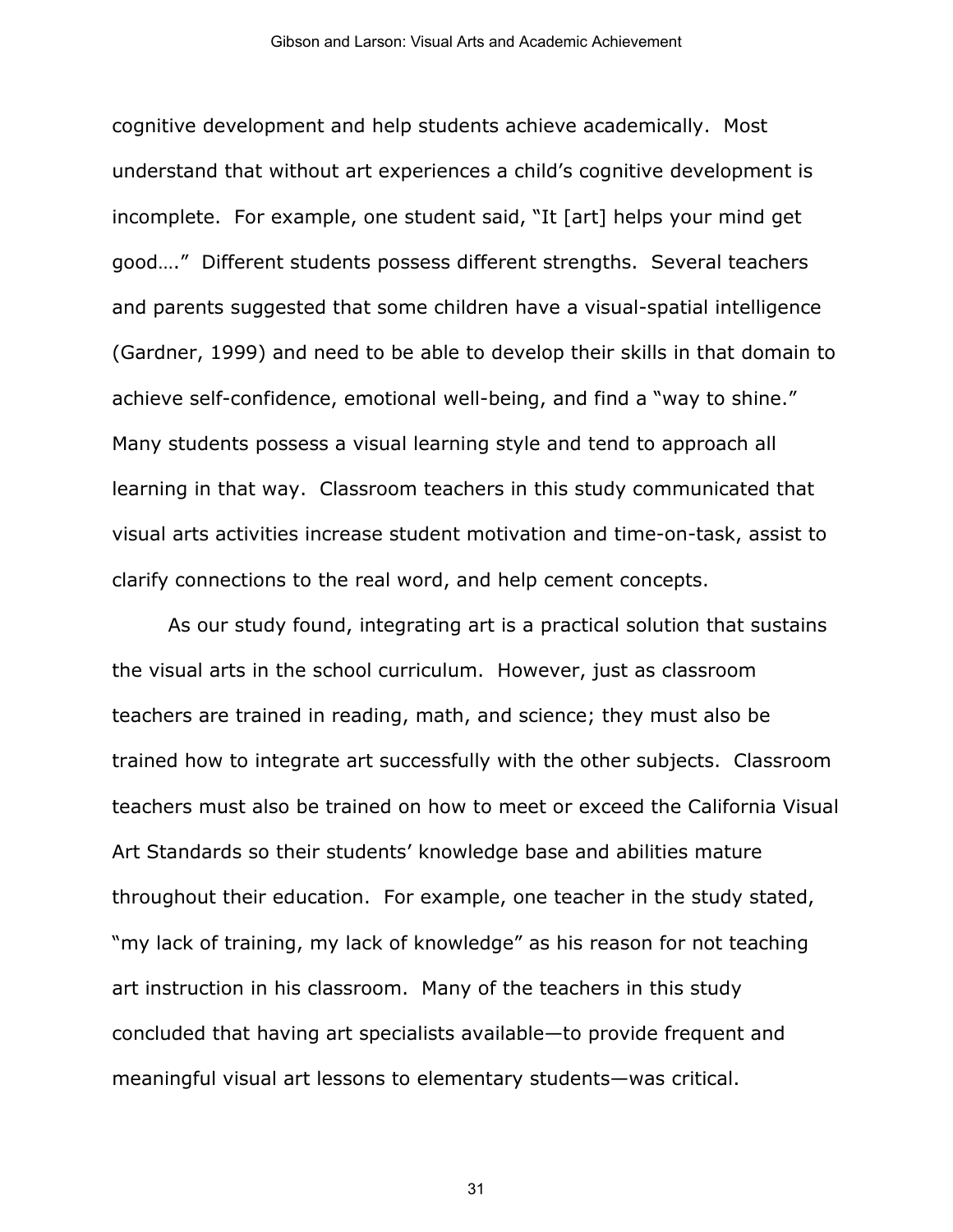Furthermore, a balanced art program should offer the pupils both integrated and "pure art" experiences to broaden their understanding of art's worth. It is essential that visual arts be recognized as a core subject—with high standards, taught by qualified teachers—as are the other core subjects of math, reading, and science.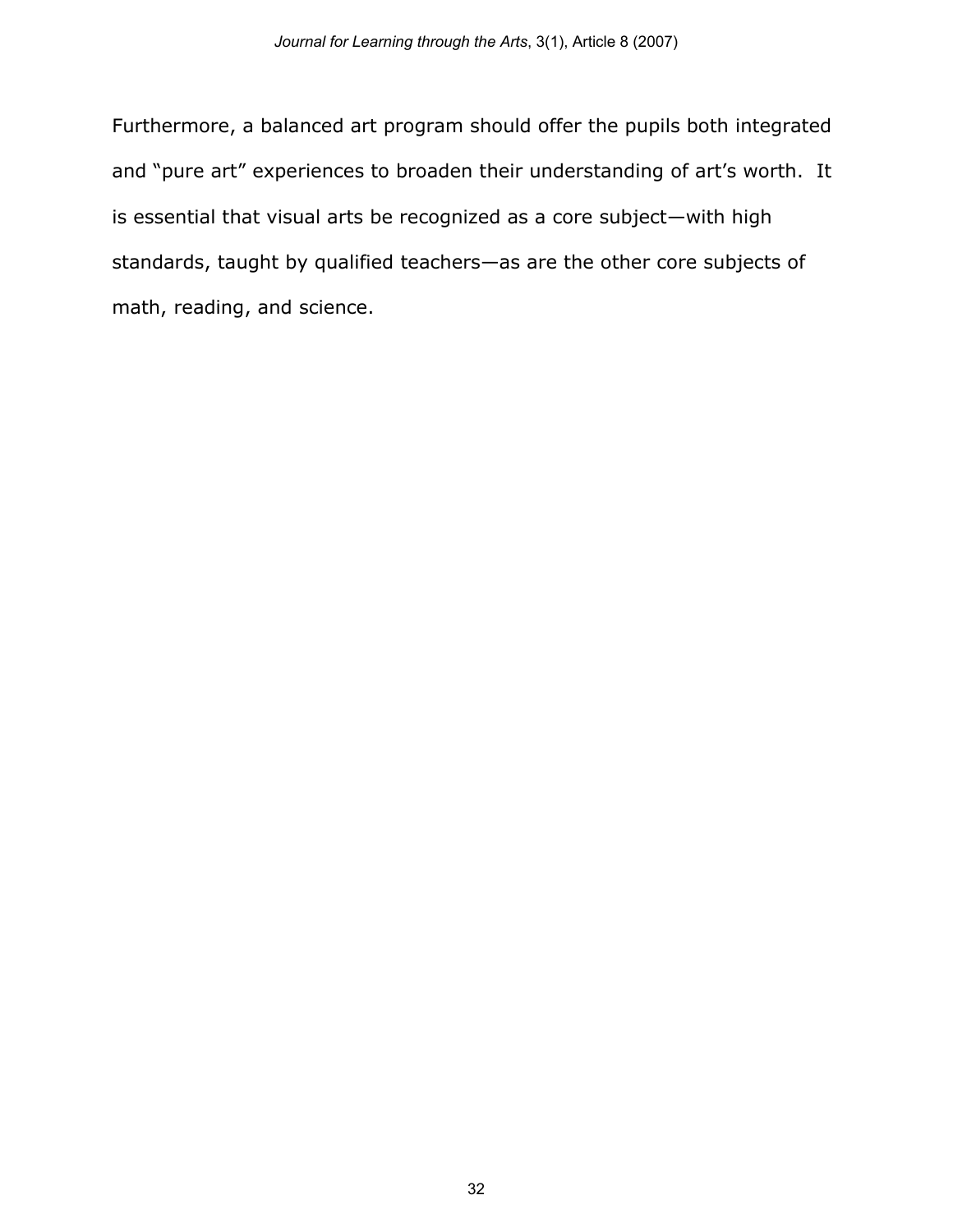#### REFERENCES

Aprill, A. (2001). Toward a finer description of the connection between arts education and student achievement. *Arts Education Policy Review*, 102(5), 25-6.

Barone, T. (2002). Things of use and things of beauty: The story of the Swain County High School Arts Program. In E. W. Eisner, *The educational imagination: On the design and evaluation of school programs* (3rd Ed.). Upper Saddle River, NJ: Merrill, Prentice Hall.

California Department of Education. (2005). Education Data Partnership.

http://www.ed-data.k12.ca.us/welcome.asp Retrieved January 11, 2006.

Catterall, J. S. (1998). Does experience in the arts boost academic achievement? A response to Eisner. *Art Education*, 51(4), 6-11.

- Chapman, L. H. (2005, Winter). Status of elementary art education: 1997- 2004. *Studies in Art Education*, 46(2), 118-137. Retrieved September 15, 2005, from H. W. Wilson Education Full Text.
- Constantino, T.E. (2002, Fall). Advocating for the arts in education: moving beyond the intrinsic vs. instrumental*. Illinois School Journal*. 6-11. Retrieved September 15, 2005, from Internet

.

http://www.illinoisschooljournal.org/pdf/82/ISJVOL82NO1BODYrev.pdf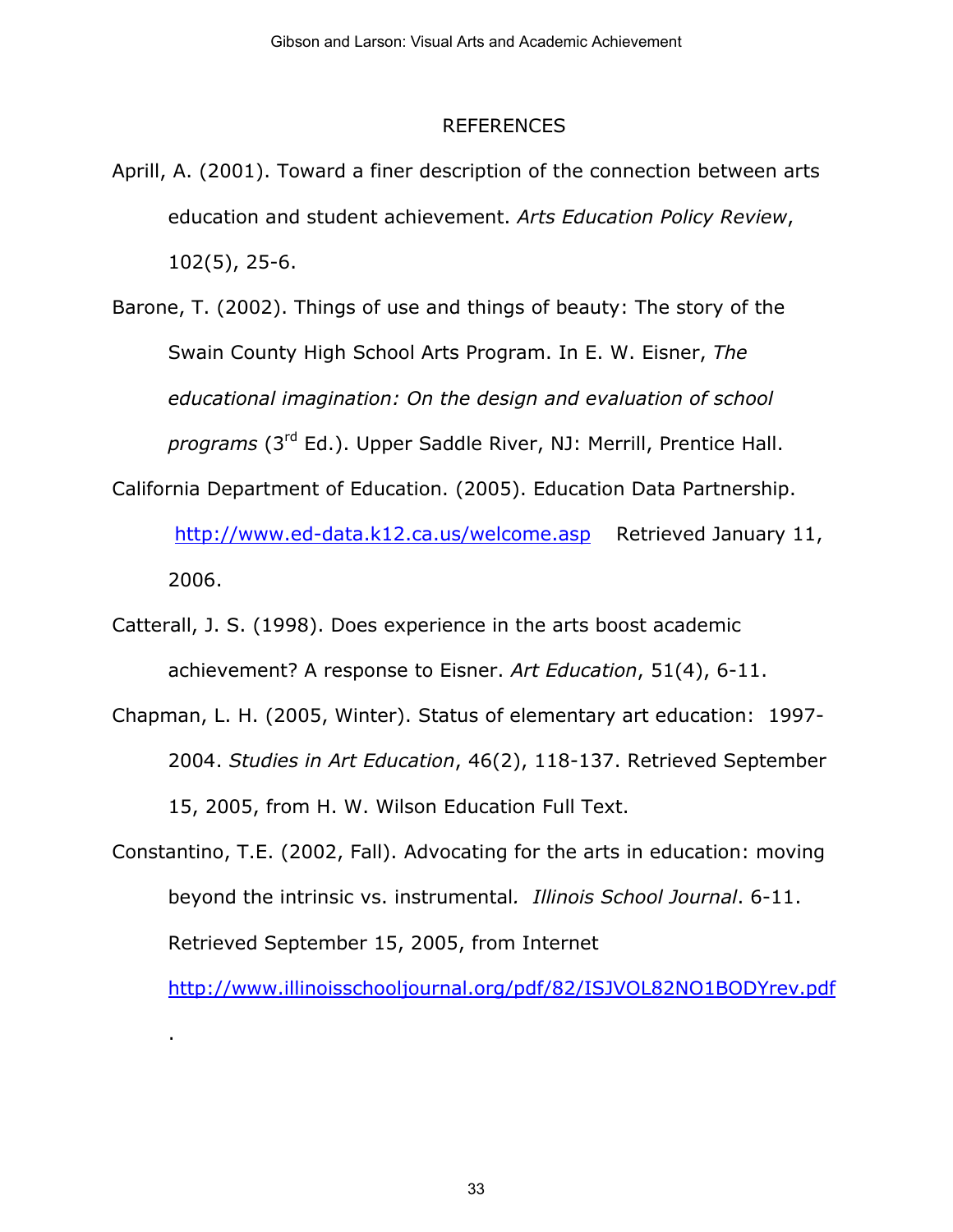- Efland, A. D. (2002). *Art and cognition: Integrating the visual arts in the curriculum.* New York: Teachers College Press, Columbia University.
- Eisner, E. W. (1998). Does experience in the arts boost academic achievement? *Art Education*, 51(1), 7-15.
- Eisner, E. W. (2001). Should we create new aims for art education? *Art Education*, 54(5), 6-10.
- Eisner, E. W. (2002a). *The arts and the creation of mind*. New Haven, CT: Yale University.
- Eisner, E. W. (2002b). What can education learn form the arts about the practice of education?

*The Encyclopedia of Informal education,* Last updated: April 17, 2005. www.infed.org/biblio/eisner\_arts\_and\_the\_practice\_of\_education.htm.

- Eisner, E. W. (2002c). *The educational imagination: on the design and evaluation of school programs* (3rd Ed.). Upper Saddle River, NJ: Merrill, Prentice Hall.
- Forsten, C. (2004). Singapore math: a problem-solving approach. *Principal*. 84(2) 22-3. Retrieved September 15, 2005, from H. W. Wilson Education Full Text.
- Gardner, H. (1999). *Intelligence reframed: multiple intelligences for the 21st century.* New York, NY: Basic Books.
- Gilmore, B. (1999). *Drawing the line: Creative writing through the visual and performing arts*. Portland, ME: Calendar Islands Publishers.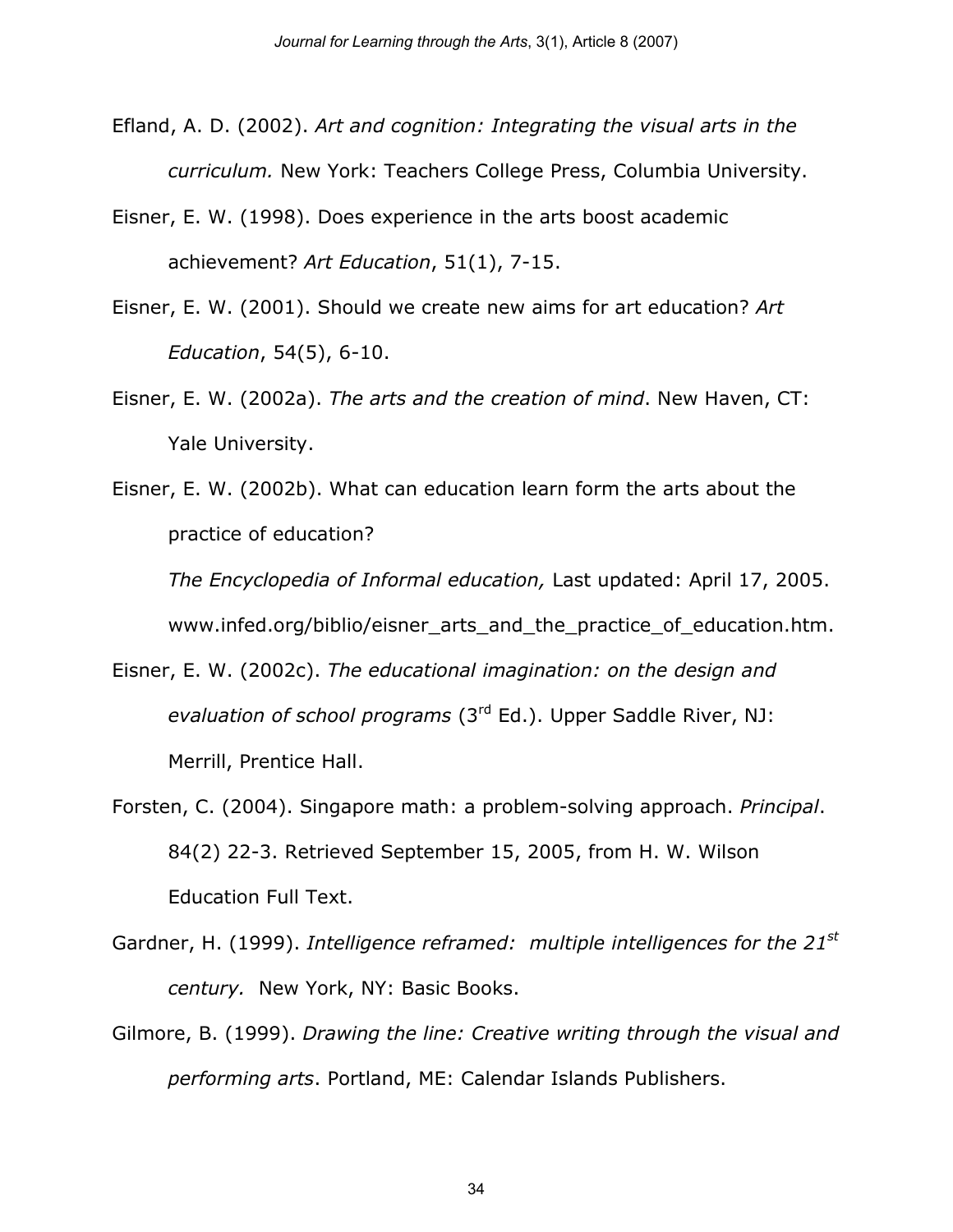- Hetland, L., & Winner, E. (May/June 2001). The arts and academic achievement: What the evidence shows. *Arts Education Policy Review*, 102(5), 3-6. Retrieved September 15, 2005, from H. W. Wilson Education Full Text.
- Hope, S. (2005). Art education in a world of cross-purposes. *Arts Education Policy Review*, 106(6), 3-16. Retrieved September 15, 2005, from H.W. Wilson Education Full Text.
- Hubbard, R. S. & Power, B. M. (2003). *The art of classroom inquiry: A handbook for teacher-researchers* (Revised Ed.). Portsmouth, NH: Heinemann.
- Kelly, J. (1999). Improving problem solving through drawings. *Teaching Children Mathematics*, 6(1), 48. Retrieved September 15, 2005, from H. W. Wilson Education Full Text.
- Lincoln, Y. & Guba, E. (1985). *Naturalistic Inquiry*. Newbury Park, CA: Sage Publications.
- McMillan, J.H. & Schumacher, S. (2001). *Research in Education: A conceptual Introduction* (5<sup>th</sup> Ed.). Longman: White Plains.
- Parsons, M. (2005, Summer). The role of the visual arts in the growth of the mind. [Review of the books *The arts and creation of mind* and *Art and cognition: Integrating the visual arts in the curriculum*]*. Studies in Art Education*, 46(4), 369-77. Retrieved September 15, 2005, from H. W. Wilson Education Full Text.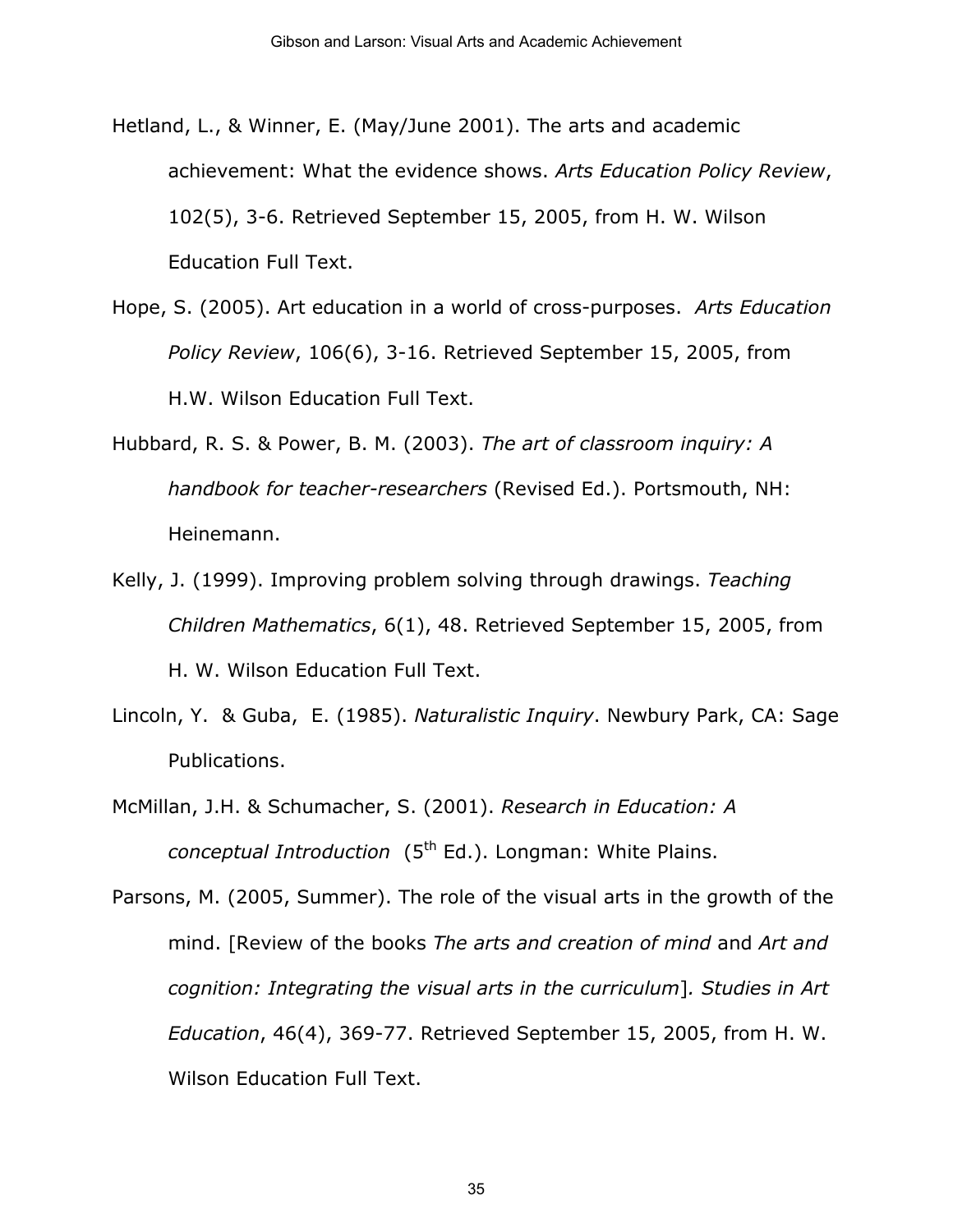Richards, A. (2003). Arts and academic achievement in reading: Functions and implications.

*Art Education*, 56(6), 19-23. Retrieved September 15, 2005, from H. W. Wilson Education Full Text.

- Richardson, M., Sacks, M. K., & Ayers, M. (2003, Fall). Paths to reading and writing through the visual arts. *Reading Improvement*, 40(3), 113-16. Retrieved September 15, 2005, from H. W. Wilson Education Full Text.
- Siegesmund, R. (2004, Winter). Somatic knowledge and qualitative reasoning: From theory to practice. *The Journal of Aesthetic Education*, 38(4), 80-96.
- Stellflue, P., Allen, M., & Gerber, D. T. (2005, September). Art and science grow together. *Science and Children,* 43(1), 33-35. Retrieved September 15, 2005, from H. W. Wilson Education Full Text.
- Wurst, D., Jones, D., & Moore, J. (2005, January). Art supports reading comprehension. *School Arts,* 104(5), 44-5. Retrieved September 15, 2005, from H. W. Wilson Education Full Text.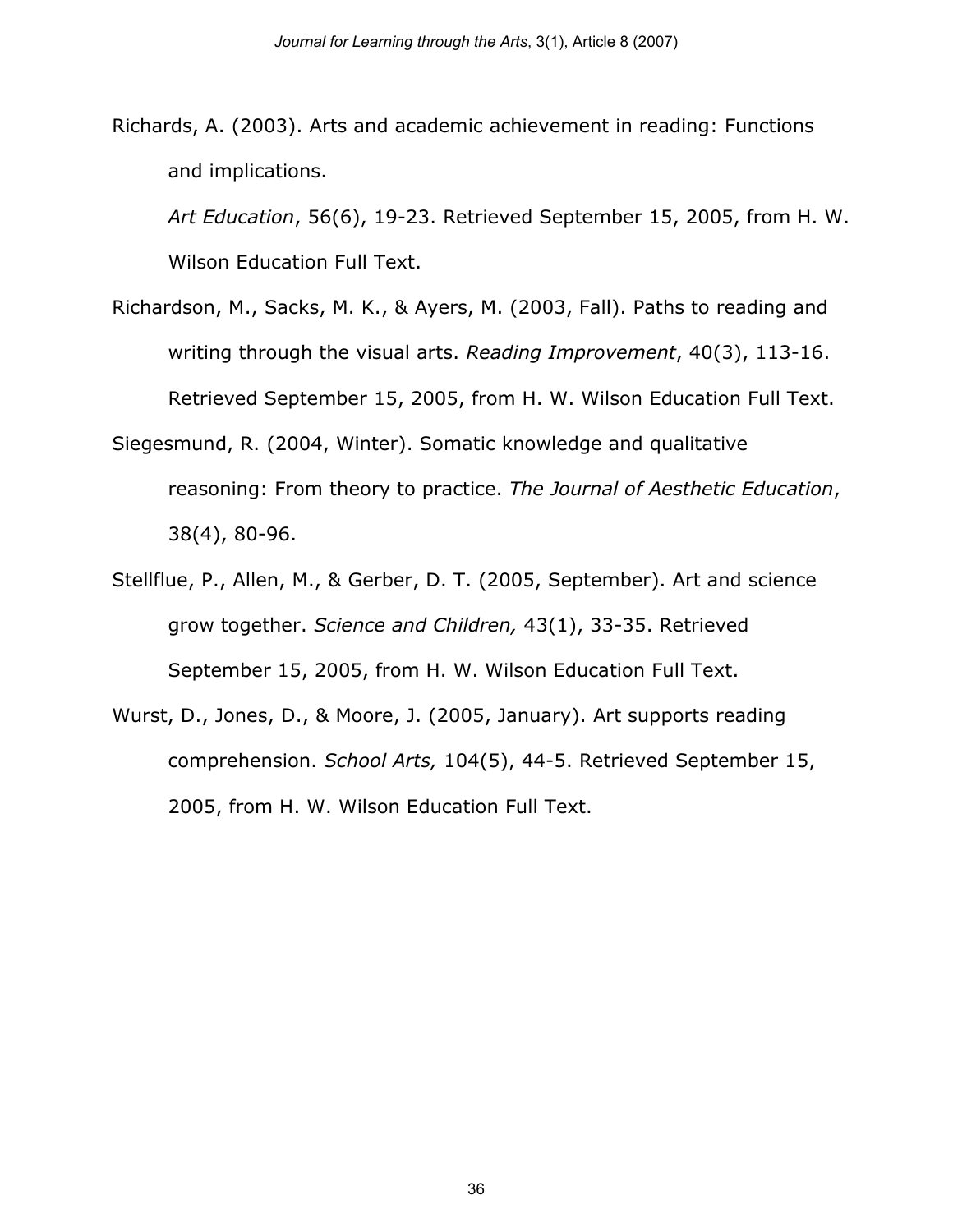# **Appendix A**

# Survey Instrument – English

| <b>Lan Fach Nomber Quite</b>                        | Raw the following subjects in order the impertance $(1 - \text{most important}, 10 - \text{axis})$ :<br>Sabject                               |                     |        |                    | Gearder: I<br>Occupation. |                      |
|-----------------------------------------------------|-----------------------------------------------------------------------------------------------------------------------------------------------|---------------------|--------|--------------------|---------------------------|----------------------|
|                                                     | danas                                                                                                                                         |                     |        |                    |                           |                      |
|                                                     | drama                                                                                                                                         |                     |        |                    |                           |                      |
|                                                     | history/social stude@                                                                                                                         |                     |        |                    | Sch. Dist.                |                      |
|                                                     | mndh                                                                                                                                          |                     |        |                    |                           |                      |
|                                                     | ntusic                                                                                                                                        |                     |        |                    |                           |                      |
|                                                     | physical extredion                                                                                                                            |                     |        |                    |                           |                      |
|                                                     | एअतींगार्                                                                                                                                     |                     |        |                    |                           |                      |
|                                                     | scacare                                                                                                                                       |                     |        |                    |                           |                      |
|                                                     | visual in (drawing, pamling, prototaking, sculpture)                                                                                          |                     |        |                    |                           |                      |
|                                                     |                                                                                                                                               |                     |        |                    |                           |                      |
|                                                     | working                                                                                                                                       |                     |        |                    |                           |                      |
|                                                     |                                                                                                                                               |                     |        |                    |                           |                      |
|                                                     | Please check or check the has that most closely reflects your point-of-view: $\,$<br>Visual art is an impertant part of an elementary school. | Уладу               | Apes   | Deu <sup>n</sup> t | Diagoe                    | <b>Extragal</b>      |
| 2. .                                                |                                                                                                                                               | 八百姓                 |        | Kanz               |                           | Diengee              |
| education.                                          |                                                                                                                                               | Strong, 3           | Agas   | Ikrit              | <b>Tikayee</b>            | 3 my'y               |
| Art should only be expended of achool after<br>ã.   |                                                                                                                                               | دەرىھ               |        | Kraw               |                           | Disagnoc             |
| "the basics" are learned.                           |                                                                                                                                               | ՑԽապի               | Տբոս   | lka't              | $\overline{\text{BSE}}$   | <b>Mrough</b>        |
| 비.                                                  | амративно ін ал інкроуса а влідот з поздетіс.                                                                                                 | Agres               |        | Kusw               |                           | Ho upor              |
| achievement.                                        | Creating art encourages students to think inclapendently                                                                                      | <b>Hirerichy</b>    | ستعيد  | kwili              | Ding oo                   | Stenals              |
| ÷.                                                  |                                                                                                                                               | Ay .u               |        | Kacw               |                           | Diwge a              |
|                                                     | 6. Vauat all should be integrated with other academic.                                                                                        | Strangly            | Agnes  | तहरू               | Distante                  | Strendy              |
|                                                     |                                                                                                                                               | August 1            |        | Kii-ki             |                           | Insapre              |
| salsiens.<br>Visual art as a frivoleus subject      |                                                                                                                                               | virgonis            | Agnes  | Fan <sup>os</sup>  | ிஷாம                      | Smanaty              |
|                                                     |                                                                                                                                               | Agree               |        | Euros              |                           | يعابهما              |
| Ж.,                                                 | Engaging in art activities excommnes students to exquire                                                                                      | Shengly             | Aajoc  | Dar't              | <b>Juangree</b>           | Suronziv             |
| multade perspectives.                               |                                                                                                                                               | Agnor.              |        | Ku:w               |                           | .) magnae            |
| 9                                                   | Creating works of art includes problem salvug,                                                                                                | ≫r nialy            | Ager   | - NE 1             | _tietynn                  | Survusly,            |
|                                                     |                                                                                                                                               | عصابية              |        | sam                |                           | Juanee               |
| 10 Experience in art increases equalitive skills.   |                                                                                                                                               | Smorty              | معوه   | Dan't              | almayor                   | ਆਪੜਾ                 |
|                                                     |                                                                                                                                               | Agree               |        | Vane               |                           | Dragoz               |
|                                                     | It. I carries about nrt and design helps students in today's                                                                                  | Smogy               | Agusti | Tin C<br>‱m⊶       | Distages                  | ATTORY.<br>Dizi⊌∝    |
| technological world                                 |                                                                                                                                               | Aure :              |        |                    |                           |                      |
|                                                     | 12. Art almodd be an after-achool netwity. NOT part of the                                                                                    | <b>Strage</b>       | Aprov  | Trail<br>Krow      | i Tiisayse                | Stor e'u<br>Tiisagee |
| alcrucatary exhool day.                             |                                                                                                                                               | Agree.              |        |                    |                           |                      |
|                                                     | 13. Equining about not history helps students understand the                                                                                  | հաւրի<br>Apres.     | Ay. .u | Dach<br>Kacy       | <del>جو</del> ھذدينا      | Mm ah.<br>Ursag ad   |
| past.                                               |                                                                                                                                               |                     |        |                    |                           |                      |
|                                                     | 14. Discussion of art acsthot celencourages analytical skifts.                                                                                | Strongly<br>$-0.00$ | A4790  | Dou`ti<br>Know.    | Disagree                  | Յնազմե<br>Diwysk     |
| .N. Viaual art activities gove students a chance to |                                                                                                                                               | Shough,             | Agua   | l'huit             | Eisepar                   | Mbmark               |
| communicate ideas without using words.              |                                                                                                                                               | A##                 |        | Kow                |                           | Вінцта.              |
|                                                     | 15. Participating in art activities helps children develop fine                                                                               | <b>Shorady</b>      | Agree  | Dairt              | <b>Distance</b>           | Storady              |
| mator skills.                                       |                                                                                                                                               | Agres               |        | <b>Know</b>        |                           | Lissano              |
|                                                     | 17. Particination in net acrivities helps develop a child's                                                                                   | Strende             | عدرجة  | $1\text{km}$ '1    | Dogance                   | Soonaly              |
| កេត្តក្រុមការណ៍                                     |                                                                                                                                               | Арев                |        | ∜anw               |                           | ின்றமை               |
|                                                     | 18. A child a cognitive development would be deficient                                                                                        | بالهندمالا          | Aprov  | Ticn'i             | Trisagner                 | Shangly              |
| without time speal an act activities.               |                                                                                                                                               | Ager                |        | Xam-               |                           | Theywo               |
| 19 Children DO NOT mijoy art activities.            |                                                                                                                                               | Strengty:           | يعتهاء | Tion.i             | theiran                   | Smogr                |
|                                                     |                                                                                                                                               | Ay ay               |        | Kure               |                           | Disignee             |
| 20. I proticinate in art activities in my own lake. |                                                                                                                                               | Frequently          | OC'es  | Don't              | <b>Meldom</b>             | Never                |
|                                                     |                                                                                                                                               |                     |        |                    |                           |                      |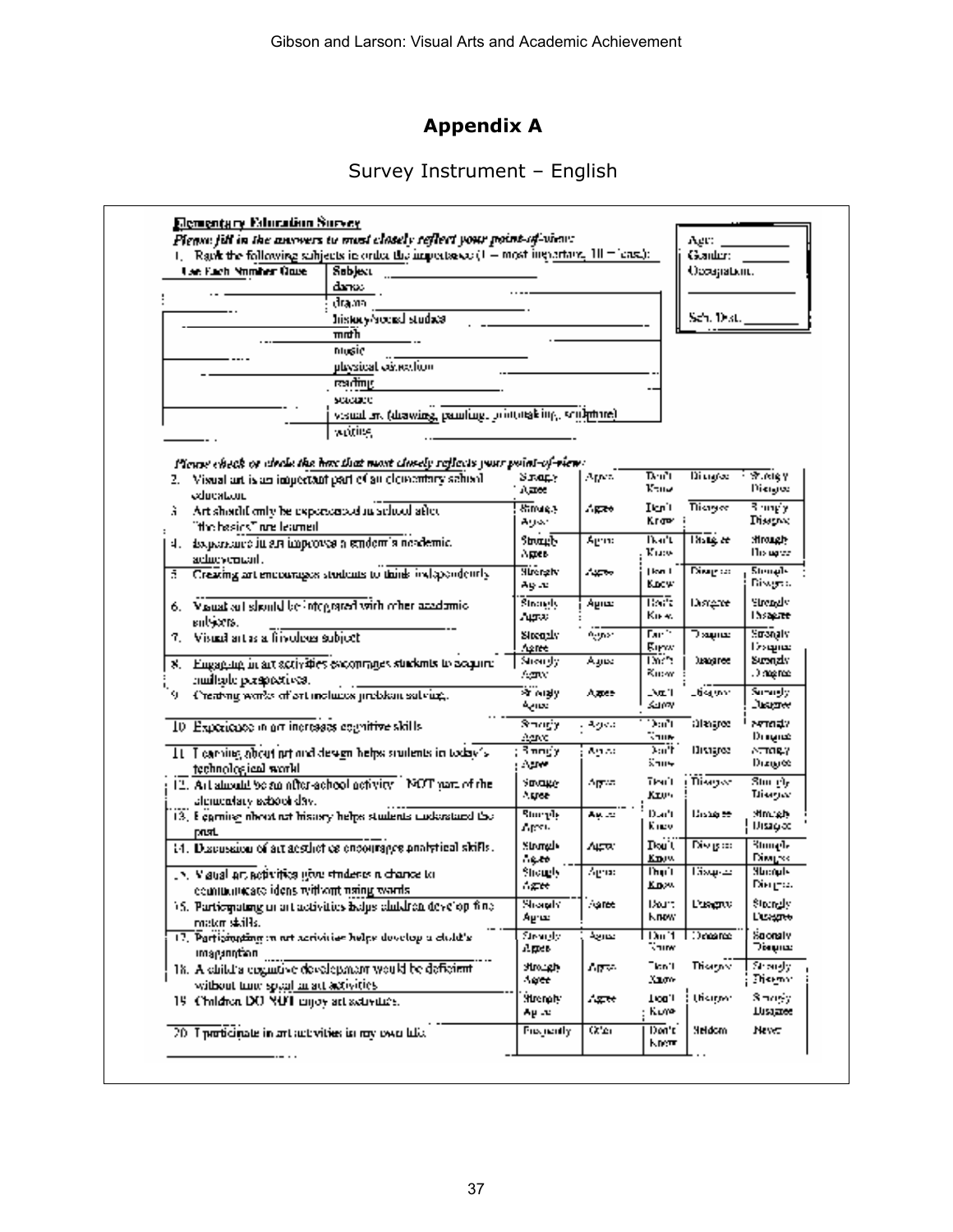# **Appendix B**

# Survey Instrument – Spanish

| continuó hasta el 10 que seria la materia que usted piensa que es meitos importante. |                  |                                    |                              |                                          |                             |                                     |
|--------------------------------------------------------------------------------------|------------------|------------------------------------|------------------------------|------------------------------------------|-----------------------------|-------------------------------------|
| 1. High cada numero alta una via                                                     | Materia          |                                    |                              |                                          |                             |                                     |
|                                                                                      | alint            |                                    |                              |                                          | Edad:                       |                                     |
|                                                                                      | <b>Jmma</b>      |                                    |                              |                                          |                             |                                     |
|                                                                                      | Matonakkas       | Filamen' Kamdos Socoles.           |                              |                                          | Smal                        |                                     |
|                                                                                      | Masim            |                                    |                              |                                          |                             |                                     |
|                                                                                      |                  | <b>Istrición Place</b>             |                              |                                          | Ocupación:                  |                                     |
|                                                                                      | Lectural         |                                    |                              |                                          |                             |                                     |
|                                                                                      | <b>Citatile</b>  |                                    |                              |                                          |                             |                                     |
|                                                                                      |                  | Artes Visuales (dibr, ar. piutar). |                              |                                          | Distrito Earolant           |                                     |
|                                                                                      | <b>Facturing</b> |                                    |                              |                                          |                             |                                     |
| Según la oraçión circule in respuesta que refleja su punto de viata.                 |                  |                                    |                              |                                          |                             |                                     |
|                                                                                      |                  |                                    |                              |                                          |                             |                                     |
| $\lambda$ . Arres visibles es un componente importante de                            |                  | . Definit victieme                 | Down de                      | Nu tanggi <sup>1</sup> Nu yakiy          |                             | Dell'i Jeantaire                    |
| la educación en prenancia.                                                           |                  |                                    | stuario:                     | asio ani                                 | do acuerdo i                | No.                                 |
| 3. Prinsens deben aprenden lagdés, actionáticas.                                     |                  | <b>Definitivamente</b>             | Eska de                      | $\overline{\mathbf{N}\mathbf{u}}$ is the | Marsloy                     | Dell'artivamente.                   |
| temora y escritural y dispuís acto.                                                  |                  |                                    | anenb-                       | 907 O.L                                  | de acuento.                 | No.                                 |
| 4 La experiencia en mai inejuda el progreso                                          |                  | D <del>efiaire a</del> ucato i     | Estovido                     | No token                                 | No catos                    | <b>Elef-ndivamente</b>              |
| academico del alumno.                                                                |                  |                                    | nancrofo-                    | an raan                                  | ce neverdn                  | Na.                                 |
| 5. Arte arama a les channes que presson                                              |                  | <b>Definitivamente</b>             | Estoy de                     | Ka jango -<br>atar maan i                | Nn estat:<br>de accento     | Jaftmusarizme.<br>м.                |
| iad.p.adiunte.                                                                       |                  |                                    | 縮眼病に                         |                                          |                             |                                     |
| 6. Area visual debecia sor integrado con criso                                       |                  | Definisiyamado                     | <b>Fylovide</b><br>acuerda i | Ne tengo i -<br>agamidae                 | No estoy i<br>de actierde : | <i><b>Oefinibytuvente</b></i><br>No |
| (1913) 98.                                                                           |                  |                                    |                              |                                          |                             | <b>Unfinitivationals</b>            |
| 7. Are es ana material frívola.                                                      |                  | Delice Joannano II                 | Fsimide i<br>acuerta.        | No rengo<br>mmnin                        | Na teach<br>de acucrdo -    | Nш                                  |
| S. Accividades en uno mor que alumno adecioran-                                      |                  | Deli regissionade                  | Fsieg de                     | No tenea i                               | he esteyn                   | <b>Defininaments</b>                |
| emittiple puntos de vista.                                                           |                  |                                    | amordo i                     | opinión                                  | de nemerato.                | ħп                                  |
| 9. Al civat acto huntatan requiere que resueheza-                                    |                  | <b>Del' nitivamene</b>             | Hary de                      | No renso i                               | he early                    | Definimaments                       |
| problemas                                                                            |                  |                                    | gtalčuju                     | apınınn                                  | rie nariordo.               | Nг                                  |
| 10. Las experiencina en arte muneira lea.                                            |                  | <b>Octobrigations</b>              | <b>Facy of</b>               | agina cM                                 | his exaz.                   | Definitionments                     |
| twolldades orgaitas.                                                                 |                  |                                    | a∆ucMa                       | ephilén                                  | de noueido -                | NG.                                 |
| 11. Aprendiendo arte y diseño agrido o los ahimno.                                   |                  | Definitivamente                    | Førby de                     | Narenea.                                 | No estoy.                   | Dehuurnumente                       |
| en la tecnologia de hay                                                              |                  |                                    | acterda                      | epinièn                                  | de ocuerdo.                 | MC.                                 |
| 12. Arte debería ser sólo después de clases.                                         |                  | kd'indivnirente i                  | Haroy de                     | Na tengah                                | No estam                    | Definitionments                     |
|                                                                                      |                  |                                    | amman                        | opinión,                                 | da utarezdo.                | No                                  |
| 13. Aprendazio la listoria de site nyuón a los                                       |                  | Definitivements                    | Fairly de                    | No taigh.                                | Na eray<br>obecurso ob      | <b>Deflex hambite</b><br>NG.        |
| plinning a comprender al proudo-                                                     |                  |                                    | Animatóra.                   | epluten.                                 |                             |                                     |
| 14 Disensión sobre el arte estético ayudo para                                       |                  | Daluhiyarent                       | Fator de<br>acrerde          | No tergo<br>quman                        | Na estav<br>de seucrito.    | Definationments<br>NG.              |
| decorrollar habilidades analíticas.<br>15. Actualnd on orges visuales les da una     |                  |                                    |                              |                                          |                             | Deli orthvamente                    |
|                                                                                      |                  | Üçülmişe ameni el                  | Espeda<br>acuende i          | No targo<br>opuvori.                     | Malestos<br>de settento.    | No.                                 |
| oportunidad a los alusimo que se expresco sin.<br>ualabuss.                          |                  |                                    |                              |                                          |                             |                                     |
| 16. Participando en parividados do arto los syuda a                                  |                  | Definitramente                     | Cstre de                     | No tengo                                 | Nn estuv                    | Definitivamente                     |
| los niños tener control de sus maios.                                                |                  |                                    | acteado                      | opinića                                  | اللحسماءة                   | No.                                 |
| 17. Al participar en actividades de arte los mássi-                                  |                  | Definitry ments                    | Lettry as                    | Joe houses                               | No estov                    | Zednotivamano                       |
| desarrollan su meginación.                                                           |                  |                                    | atendo                       | ορίπιδα,                                 | ա ուղա                      | No                                  |
| 18. La habitatades cogravas de los mãos cataram                                      |                  | <b>Definitivamente</b>             | Listor de                    | No tease                                 | No estay.                   | L'efnolivament                      |
| deficiente sin participación en actividades de arte.                                 |                  |                                    | screede                      | opimón                                   | de arourolu-                | No.                                 |
| 39. A tos másos NO los guerra las actividades de                                     |                  | Pofinitivamento i                  | Esko de                      | No teasu                                 | No estovi                   | <b>Quintivarious</b>                |
|                                                                                      |                  |                                    | actività:                    | api avoni                                | de sesento.                 | Чu                                  |
| 20. Yo todavia participo en notivalidos de erto.                                     |                  | радануацсты                        | Esko de                      | No tongo                                 | Noveloy                     | Dainitra rens                       |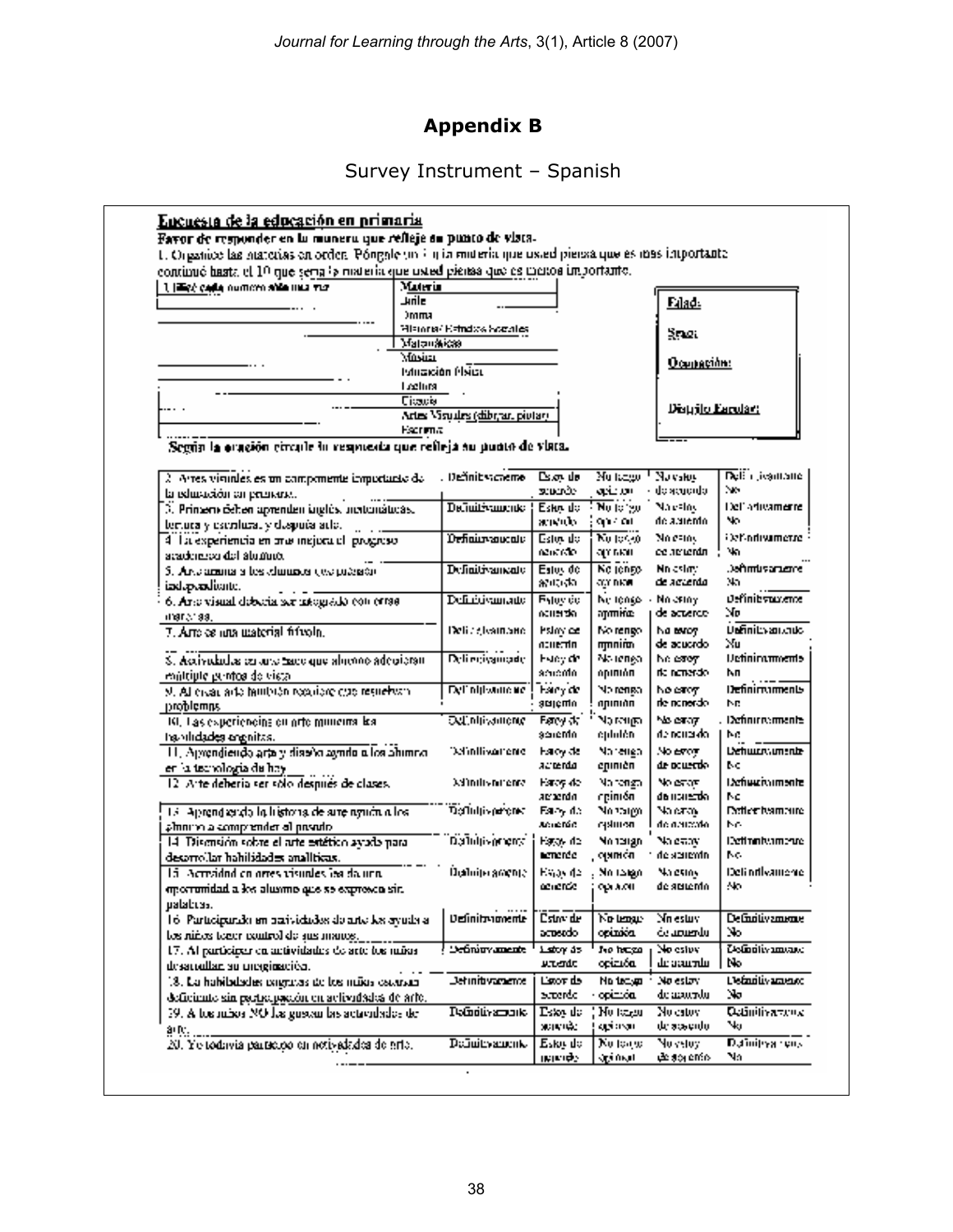# **Appendix C**

**Teacher Questionnaire** Grade Level(s) **Sears Teaching Experience Sears Years Years Teaching Experience** 

- 1. What do you think of when you hear the words "visual arts"?
- 2. What are some contributions that visual arts make towards student growth?
- 3. Does experience in the visual arts improve *academic achievement*? How?
- 4. When is art typically taught in your classroom? What day of the week, what hour?
- 5. What percentage of your visual arts lessons are spent on the following?

| $\frac{6}{9}$ | Content                                                             |
|---------------|---------------------------------------------------------------------|
|               | Artistic perception                                                 |
|               | Creative expression                                                 |
|               | Historical and cultural context                                     |
|               | Aesthetic valuing                                                   |
|               | Connecting/applying visual arts to other art forms/subjects/careers |
|               | Other (please specify)                                              |
| 100%          | <b>Total Time</b>                                                   |

6. Rank the statements so they most closely represent your attitude towards art  $(1 = most$ closely,  $8 =$  least) use each number only once.

| Rank | <b>Description</b>                                        |
|------|-----------------------------------------------------------|
|      | It should be a fun and relaxing time.                     |
|      | It is filler if there is extra time.                      |
|      | There is not enough time to teach art in school.          |
|      | There is not enough money in the budget for art projects. |
|      | Art projects are too messy.                               |
|      | It is an important part of the curriculum.                |
|      | It is a learning time.                                    |
|      | Other (please specify)                                    |

7. How do the parents support art in the school?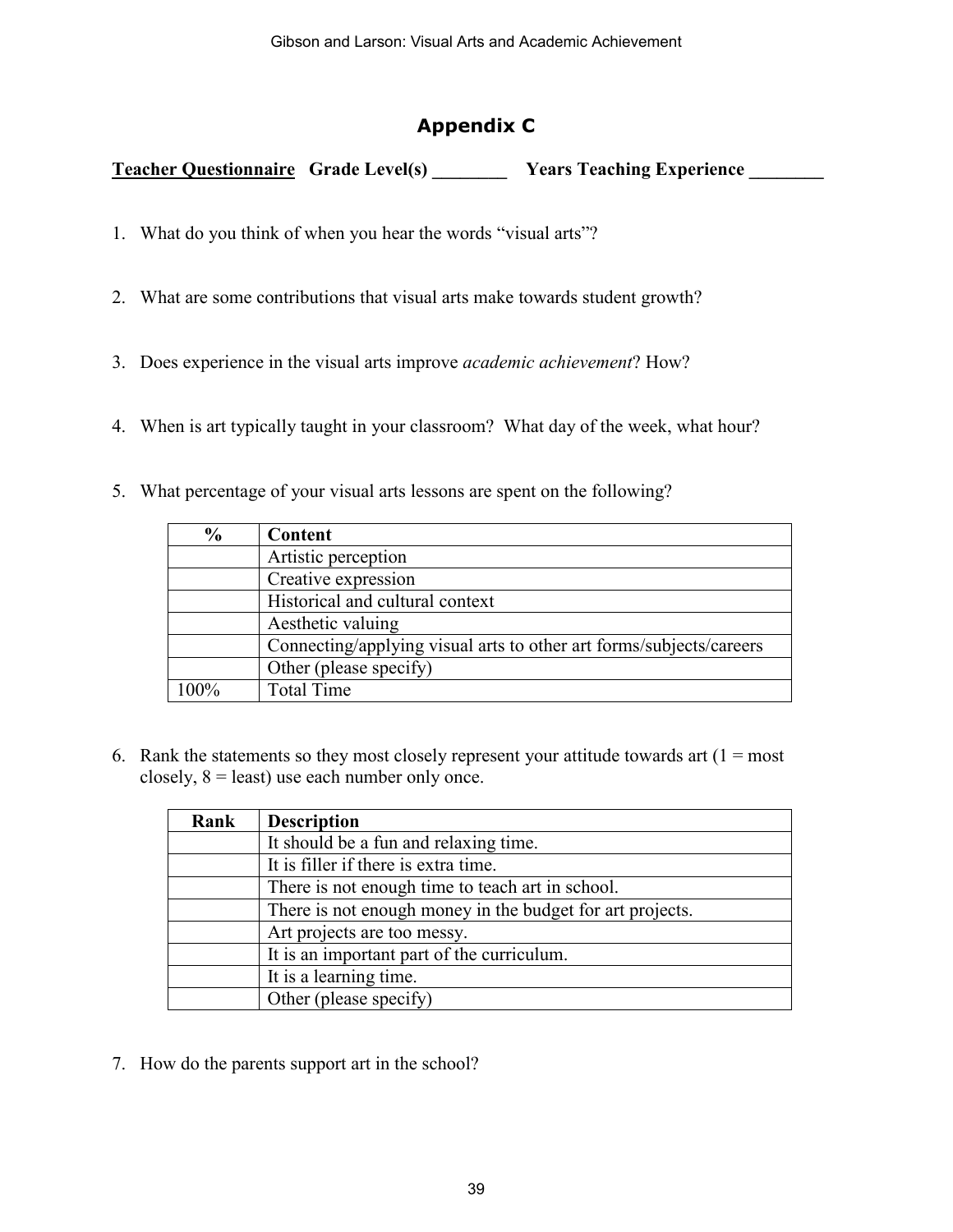8. How does the school administration support art in the school?

9. Do you integrate visual arts with other academic subjects? Please explain.

10. How closely should students follow directions when producing artwork?

11. How can teachers encourage creativity when teaching art lessons?

12. What artists do you teach your students about? Please list below.

13. List the types of art media your students experience at school.

14. How often do you take your students on field trips to museums, galleries, artist studios?

15. How often *would you like to* take your students on art related field trips?

16. How many art lessons do you teach each week, month, year?

17. How many teacher workshops on visual arts have you attended during your career?

18. Do you engage in visual arts activities in your personal life? Please explain.

19. Do you have any other comments about visual arts that you would like to share?

 $\mathcal{L}_\mathcal{L} = \mathcal{L}_\mathcal{L} = \mathcal{L}_\mathcal{L} = \mathcal{L}_\mathcal{L} = \mathcal{L}_\mathcal{L} = \mathcal{L}_\mathcal{L} = \mathcal{L}_\mathcal{L} = \mathcal{L}_\mathcal{L} = \mathcal{L}_\mathcal{L} = \mathcal{L}_\mathcal{L} = \mathcal{L}_\mathcal{L} = \mathcal{L}_\mathcal{L} = \mathcal{L}_\mathcal{L} = \mathcal{L}_\mathcal{L} = \mathcal{L}_\mathcal{L} = \mathcal{L}_\mathcal{L} = \mathcal{L}_\mathcal{L}$  $\mathcal{L}_\text{max} = \mathcal{L}_\text{max} = \mathcal{L}_\text{max} = \mathcal{L}_\text{max} = \mathcal{L}_\text{max} = \mathcal{L}_\text{max} = \mathcal{L}_\text{max} = \mathcal{L}_\text{max} = \mathcal{L}_\text{max} = \mathcal{L}_\text{max} = \mathcal{L}_\text{max} = \mathcal{L}_\text{max} = \mathcal{L}_\text{max} = \mathcal{L}_\text{max} = \mathcal{L}_\text{max} = \mathcal{L}_\text{max} = \mathcal{L}_\text{max} = \mathcal{L}_\text{max} = \mathcal{$  $\mathcal{L}_\mathcal{L} = \mathcal{L}_\mathcal{L} = \mathcal{L}_\mathcal{L} = \mathcal{L}_\mathcal{L} = \mathcal{L}_\mathcal{L} = \mathcal{L}_\mathcal{L} = \mathcal{L}_\mathcal{L} = \mathcal{L}_\mathcal{L} = \mathcal{L}_\mathcal{L} = \mathcal{L}_\mathcal{L} = \mathcal{L}_\mathcal{L} = \mathcal{L}_\mathcal{L} = \mathcal{L}_\mathcal{L} = \mathcal{L}_\mathcal{L} = \mathcal{L}_\mathcal{L} = \mathcal{L}_\mathcal{L} = \mathcal{L}_\mathcal{L}$  $\mathcal{L}_\text{max} = \mathcal{L}_\text{max} = \mathcal{L}_\text{max} = \mathcal{L}_\text{max} = \mathcal{L}_\text{max} = \mathcal{L}_\text{max} = \mathcal{L}_\text{max} = \mathcal{L}_\text{max} = \mathcal{L}_\text{max} = \mathcal{L}_\text{max} = \mathcal{L}_\text{max} = \mathcal{L}_\text{max} = \mathcal{L}_\text{max} = \mathcal{L}_\text{max} = \mathcal{L}_\text{max} = \mathcal{L}_\text{max} = \mathcal{L}_\text{max} = \mathcal{L}_\text{max} = \mathcal{$ Please continue on back if needed.

 $\mathcal{L}_\mathcal{L} = \mathcal{L}_\mathcal{L} = \mathcal{L}_\mathcal{L} = \mathcal{L}_\mathcal{L} = \mathcal{L}_\mathcal{L} = \mathcal{L}_\mathcal{L} = \mathcal{L}_\mathcal{L} = \mathcal{L}_\mathcal{L} = \mathcal{L}_\mathcal{L} = \mathcal{L}_\mathcal{L} = \mathcal{L}_\mathcal{L} = \mathcal{L}_\mathcal{L} = \mathcal{L}_\mathcal{L} = \mathcal{L}_\mathcal{L} = \mathcal{L}_\mathcal{L} = \mathcal{L}_\mathcal{L} = \mathcal{L}_\mathcal{L}$